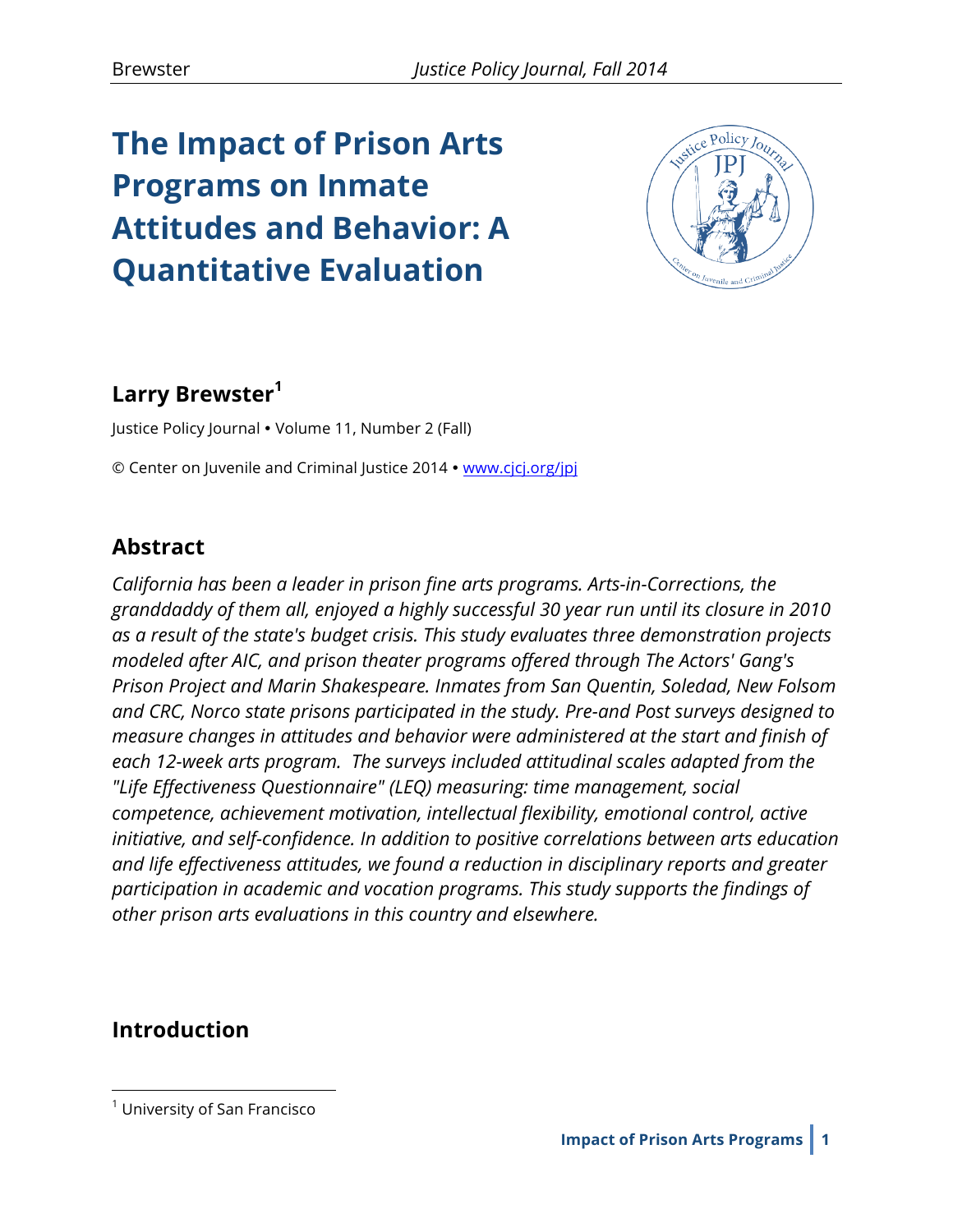Incarceration carries with it the responsibility of offender rehabilitation. It is morally and fiscally the right thing to do--especially with historically high rates of incarceration, longer sentences, and the revolving door of recidivism. The United Nations Office on Drugs and Crime, for example, puts forward two arguments in favor of prison reform: human rights and financial. They argue that "the detrimental impact of imprisonment, not only on individuals but on families and communities, and economic factors also need to be taken into account when considering the need for prison reforms" (The United Nations Office on Drugs and Crime, 2014). In recent years, there has been growing pressure on policy makers and practitioners to identify and support evidence-based programs shown to be effective in helping incarcerated men and women develop positive attitudes and life-effectiveness skills to prepare them for reentry into their communities.

This study is intended to add to our understanding of how one type of prisonbased programming, instruction in fine arts, affects inmates' attitudes, behavior, and identity. Classes in poetry, writing, theater, and visual arts were offered at three northern California state prisons and one southern California prison. The prisons involved were: San Quentin (poetry and theater), Soledad (visual arts), New Folsom state prison (writing and poetry), and the California Rehabilitation Center (CRC) at Norco (theater). The theater program at CRC was led by the Academy award winning actor and director, Tim Robbins' Actors' Gang theater company. The other three programs were sponsored by William James Association and California Lawyers for the Arts

A review of the literature reveals how arts education can influence human development. Interdisciplinary studies published in neurobiology, education, and criminal justice journals shows cognitive, social and personal competencies are cultivated through arts instruction and practice (Arts Education Partnership, 2004; Rich & Goldberg, 2009). Further, there is evidence that these enhanced competencies extend to inmates involved in prison fine arts programs. These programs often provide authentic learning experiences that engage the minds and hearts of the incarcerated. For example, arts education can lead to improved writing skills, greater intellectual agility and creativity, motivation, and enhanced performance in other academic disciplines.

## **What Other Studies Tell Us About Prison Arts Education**

Studies have shown that inmates can benefit in a number of ways when exposed to the arts. For example, arts education can help those struggling with issues of selfworth, confidence and empowerment (Matarasso and Chell, 1998; Jermyn, 2001).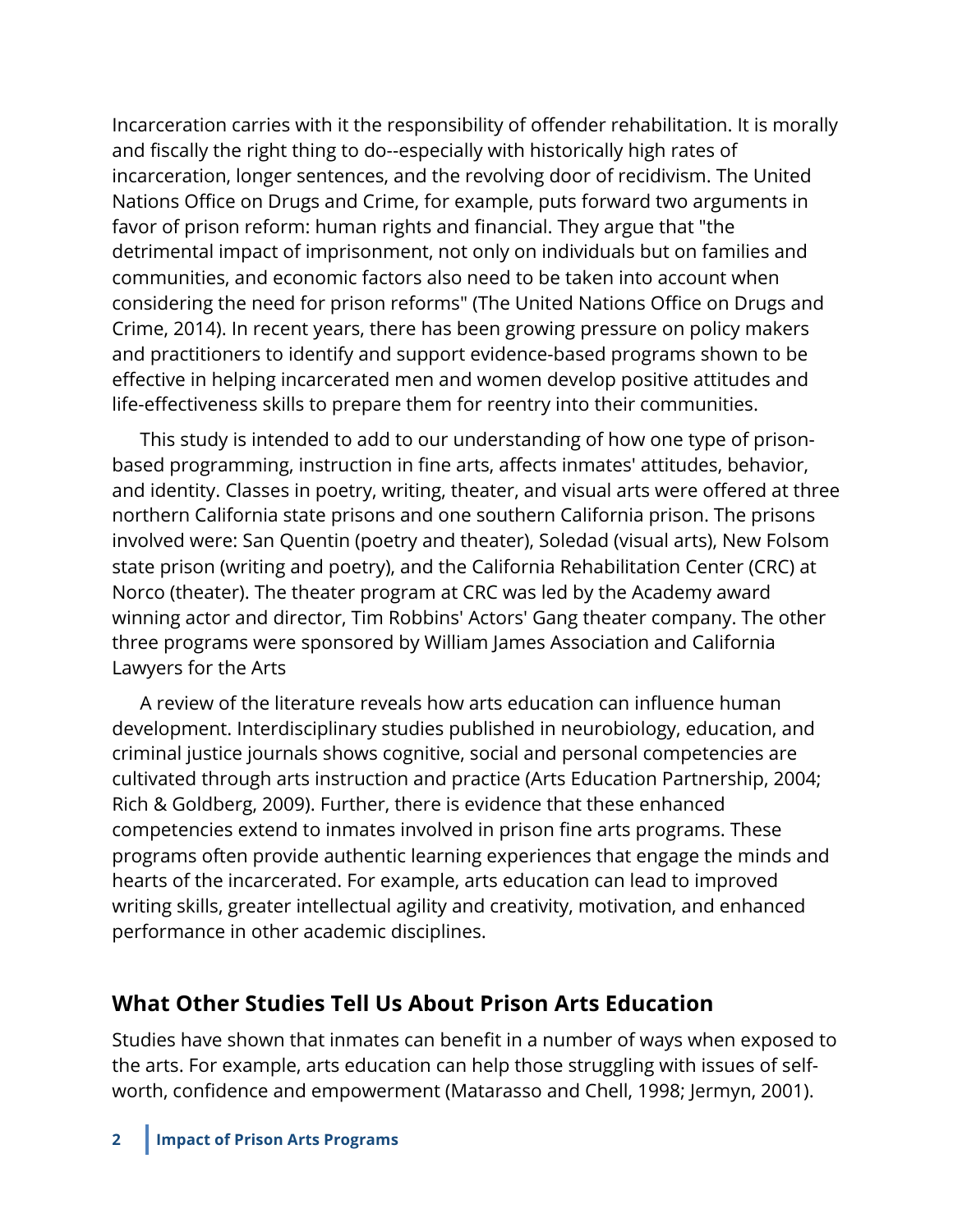Marian Liebmann makes the case that prison arts programs contribute to inmate self-expression and exploration. For example, an evaluation of prison arts education in Norway concluded that the arts contribute to inmate self-development through improving their motivation, social and life skills (Langelid, Maki, Raundrup, Svensson, 2009).

Interdisciplinary research suggests a strong linkage between the development of the right brain and arts education and practice, which in turn, leads to higher-order thinking skills and greater emotional self-regulation. Further, there is compelling evidence that a well-developed right brain correlates with focused attention, creativity, intellectual flexibility, patience, self-discipline and the ability to work with others (Stevens, 2000; Sautter, 1994; Feder & Feder, 1981).

Prison arts program evaluations show that beyond encouraging and facilitating creativity, communication, and reflection, art teaches inmates how to work with a focused discipline. Finding the right word when writing poetry or prose, capturing an image when drawing or painting, finding the right note when playing a musical instrument, or memorizing lines in a play is hard work. It is through hard work that we learn the value and satisfaction of completing projects once started. The creative process often has the added satisfaction of having something to show for your hard work--a poem, essay or novel, drawing or painting, a play or concert performed.

The development of other life effectiveness skills such as the willingness to experiment and learn from mistakes, self-criticism, and self-reflection are associated with arts education and the creative process (Winner and Hetland, 2007). Olivia Gude, in her 2009 Lowenfeld Lecture, affirmed the importance of art training and engagement in empowering inmates with a sense of purpose, raised consciousness, and the belief that they can realize positive change in their lives (Gude, 2009) .

Another principle benefit of prison arts programs is that they can act as a gateway to further learning through building confidence and self-esteem (Brewster 2012; Cohen, 2009; Silber, 2005). Studies have shown that the arts can encourage a state of readiness to learn by increasing self-esteem and developing basic communication and other essential skills (Hughes, 2005; Anderson and Overy, 2010; Langeild, 2009). There is evidence that this is particularly true for those alienated from the formal education system--perhaps because its non-traditional content and teaching methods. A study of young offenders in England for instance revealed that they valued arts lessons even though they had little enthusiasm for other formal education (Jiang and Winfree, 2006; Brazier and Wilson, 2005). Another example involves inmates in a theater program where a majority of its graduates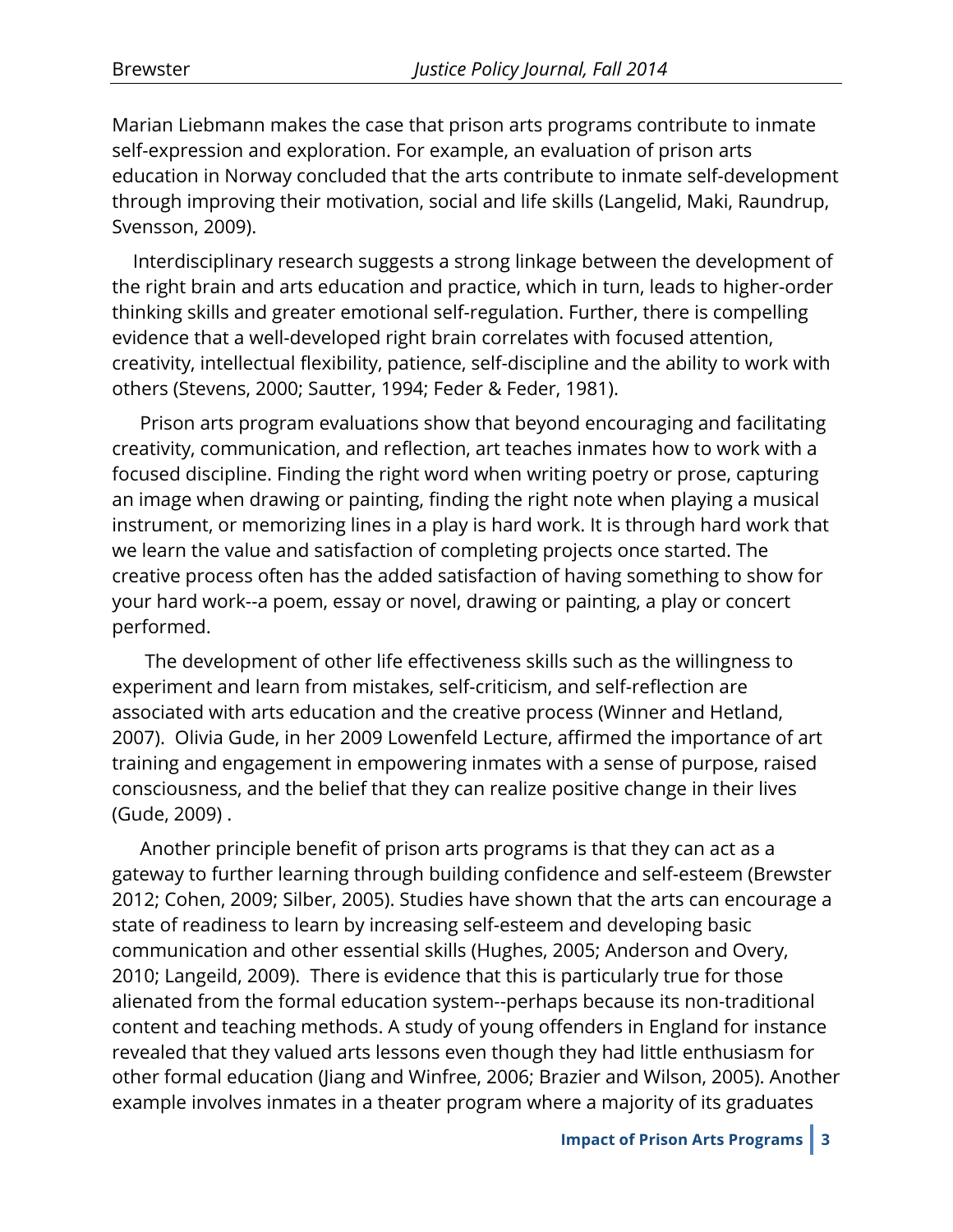re-engaged with school, including in some cases, college courses (Miles, 2007). It seems that art programs offer the opportunity for inmate-artists to form positive relationships with instructors that are based n mutual respect as artists rather than on authority (Dean & Field, 2003, 7).

There is amble evidence to suggest that the artistic process can provide a safe and acceptable way to express, release, and deal with potentially destructive feelings such as anger and aggression (Blacker, Watson and Beech 2008). Perhaps it is for this reason that prison arts programs have been found to positively impact inmate behavior. A study of inmates who participated in an arts center in England showed, for example, that participants improved their discipline records while involved in arts programs. Discipline reports were reduced by 29% compared with reports prior to participation in the program. Staff reported improvements in "prisoners' attitudes to work, including an increased ability to occupy themselves in their cells" (Hughes, 2005). A 1983 cost-benefit evaluation of California Arts-in-Corrections found similar reductions in disciplinary reports and positive feedback from prison officials (Brewster, 1983).

An added benefit of many prison arts programs is the opportunity for inmateartists to reconnect with society through their art in the form of auctions that support local nonprofit organizations, or community beautification projects (Brewster, 1983, 2012; Schrift, 2006, 260-2). Displaying or selling artwork, performing music, and theater, or having public readings of inmate prose and poetry, provides inmates the opportunity to engage in "productive exchanges with the community before and after release" (Johnson, 2008, 107).

These community-based activities serve to help incarcerated men and women demonstrate to themselves and to the public that they are more than a number, or should not be defined solely by the act that brought them to prison. They are people who want to improve themselves in preparation for their eventual reintegration into society. James Gilligan, a clinical professor of psychiatry and adjunct professor of law at New York University, argues that "prisoners should be treated with exactly the same degree of respect and kindness as we would hope they would show to others after they return to the community." He goes on to say, "we learn by example." (Gilligan, 2012).

#### **Methodology**

*Participants*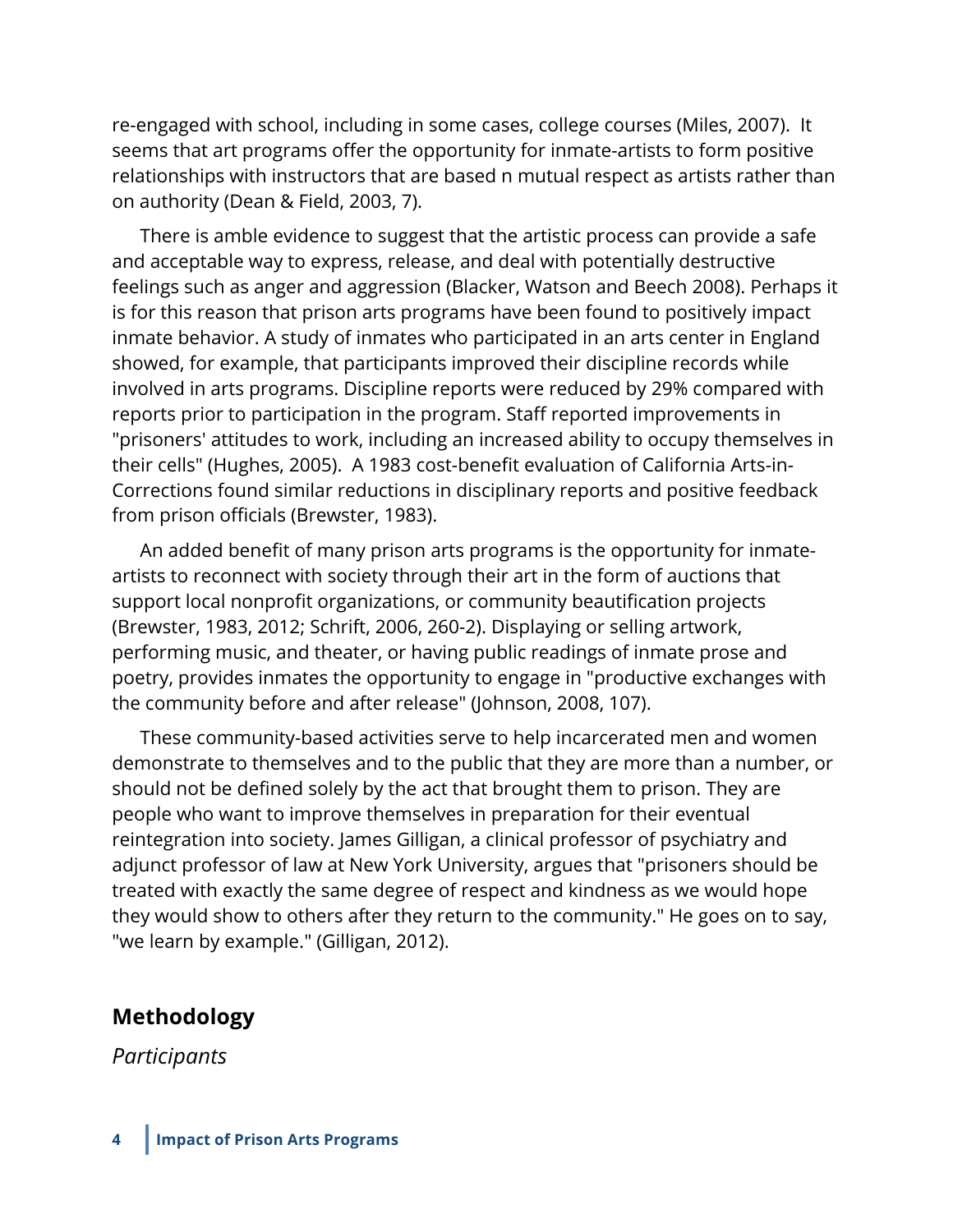This study measures attitudinal and behavioral changes in inmates who participated in theater, visual arts, poetry and writing courses offered in four California state prisons. The following prisons and classes are included in the study: the Actors' Gang Prison Project at the California Rehabilitation Center (CRC), Norco; the Marin Shakespeare theater program at San Quentin state prison; a visual arts class at the Correctional Training Facility (CTF), Soledad; a poetry class at San Quentin; and a writing course at New Folsom State Prison. Table 1 shows the percentage of participants by prison facility.

| <b>Prisons</b> | <b>Percent</b> |
|----------------|----------------|
| <b>CRC</b>     | 32.80%         |
| Folsom         | 27.90%         |
| Soledad        | 26.20%         |
| San<br>Quentin | 13.10%         |

**Table 1** The Percentage of Participants by Prison (N = 110)

Two male inmate populations participated in the study. One group consisted of men who had taken classes through the California Arts-in-Corrections (AIC) program (N = 49). AIC was a highly successful fine arts program from its inception in 1980 until its closure in 2010 due to state budget reductions. At one time, classes in music, writing, visual arts, theater, and many other fine arts programs were offered in each of the state prisons. The former AIC participants were given a survey at the end of their 12-week program.

These men were involved in AIC from a period of 1 to 33 years, with an average of 6.4 years. Eighteen percent (18%) of the respondents participated in AIC for less than a year; whereas, 26% participated from 2 - 4 years and over half (56%) were involved in the program for 5 or more years. Approximately half studied music (49%), three-quarters (78%) took writing and/or poetry classes, one-fifth (20%) participated in theater, and 43% were involved in visual arts. Many of the men studied more than one form of art which explains why the percentages exceed 100% (Table 2).

**Table 2** What AIC Participants Studied (N = 49)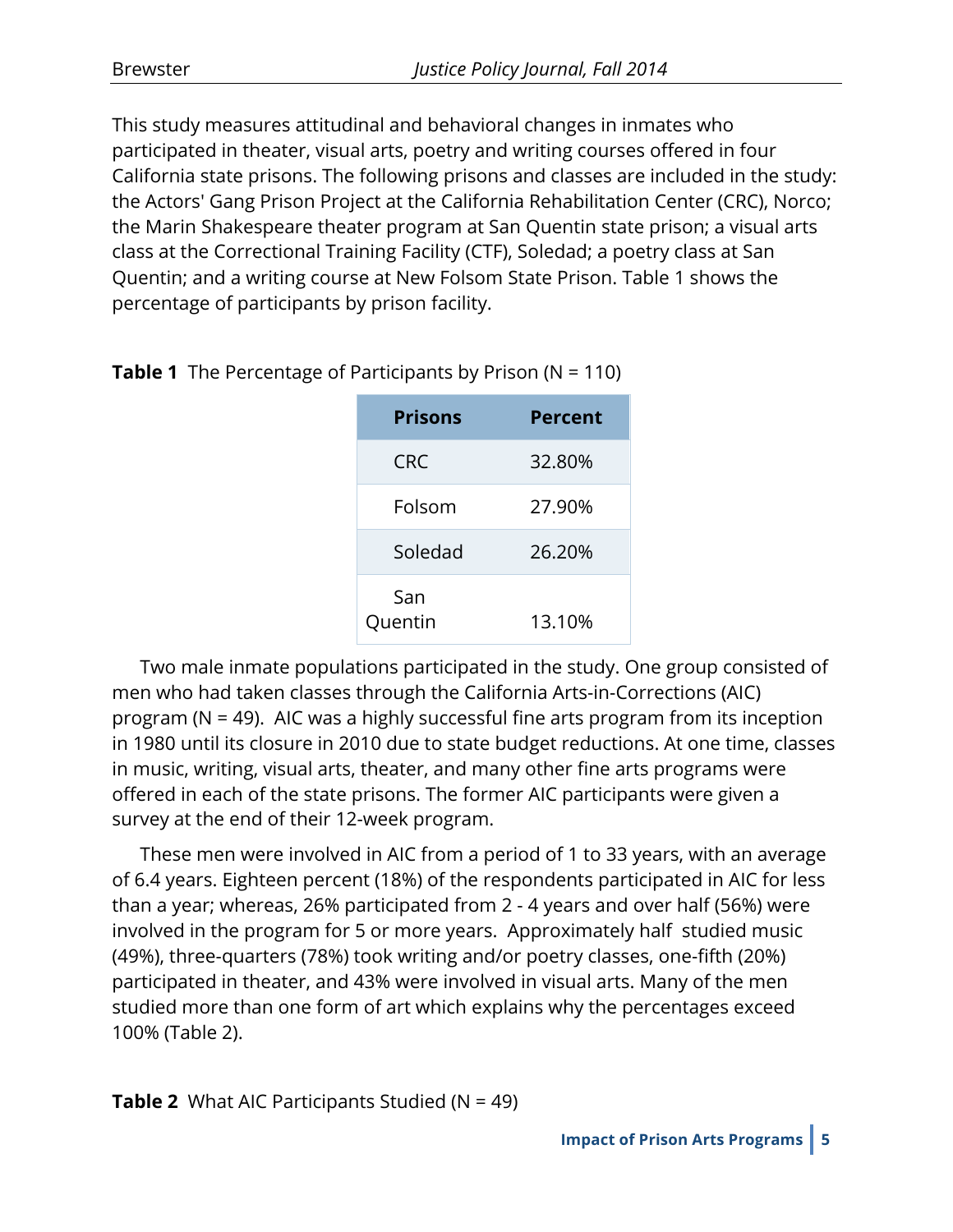| <b>Area of study</b> | <b>Percent</b> |
|----------------------|----------------|
| Writing/Poetry       | 77.60%         |
| <b>Music</b>         | 49.00%         |
| Painting/Drawing     | 42.90%         |
| Theater              | 20.40%         |
| Other                | 6.10%          |

When asked why they had participated in Arts-in-Corrections, a significant majority regardless of years in the program said they "wanted to learn new skills," and they liked "to be creative." Also, many were motivated by a desire to "change their lives", and they wanted to have something to share with their families (Table 3).

| Column1                    | -5+<br>$years(N=12)$ | $2 - 4$<br>$years(N=7)$ | 1 or less<br>$years(N=8)$ |  |
|----------------------------|----------------------|-------------------------|---------------------------|--|
| Wanted to learn new skills | 91.70%               | 85.70%                  | 75.00%                    |  |
| A good way to pass time    | 25.00%               | 71.40%                  | 25.00%                    |  |
| Always enjoyed art         | 33.30%               | 71.40%                  | 50.00%                    |  |
| Like to be creative        | 83.30%               | 85.70%                  | 100.00%                   |  |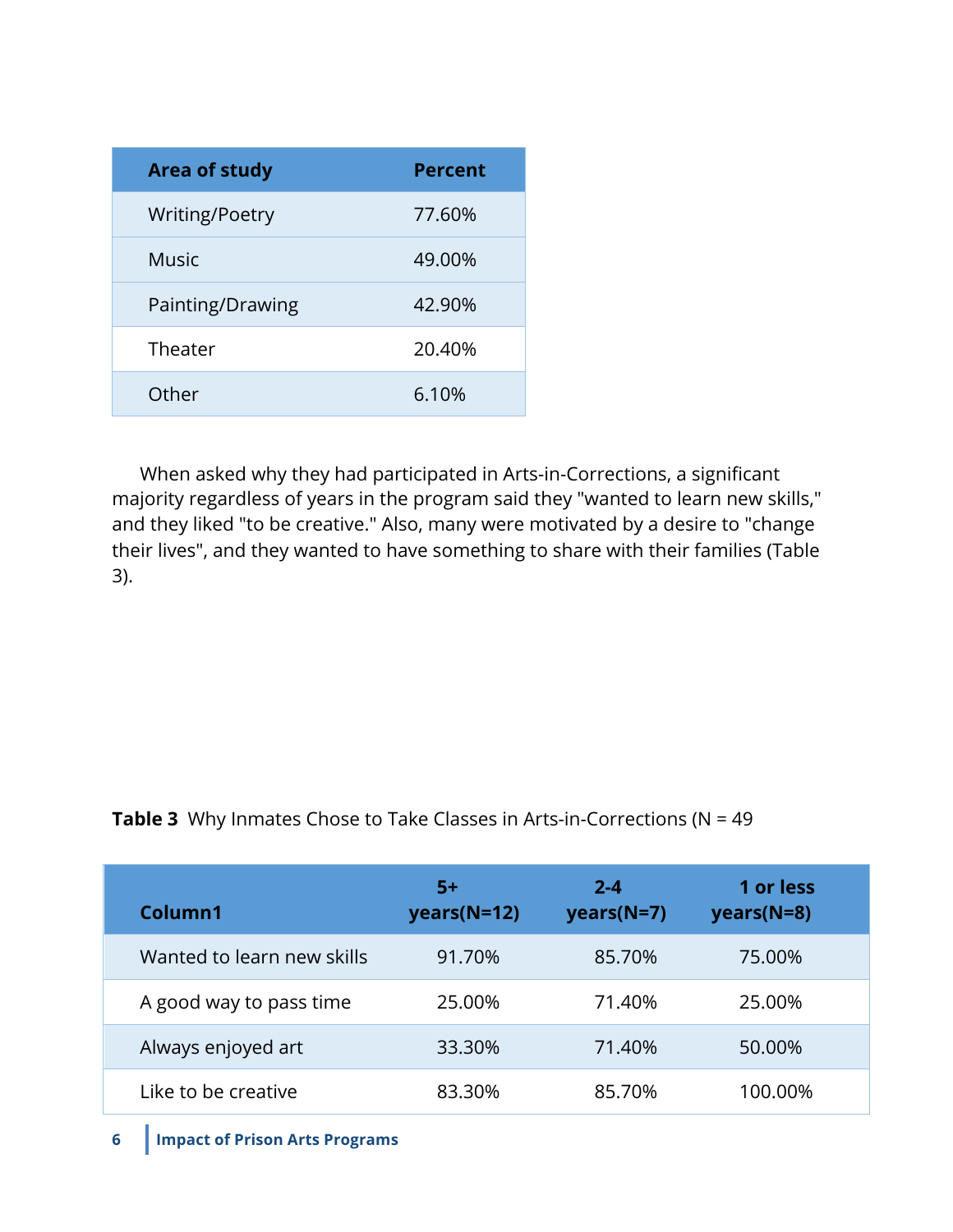| Was curious                          | 58.30% | 28.60% | 75.00% |
|--------------------------------------|--------|--------|--------|
| Something to share with my<br>family | 41.70% | 57.10% | 25.00% |
| Wanted to change my life             | 41.70% | 57.10% | 62.50% |
| Other                                | 25.00% |        | 25.00% |

Regardless of years in the program, nearly everyone said that art helps them to express themselves, relieve stress, feel happier, be creative, and make better choices. Most also reported that art helps them to better understand themselves and to work with others (Table 4). A majority (64%) of AIC participants reported that they got along better with other inmates while pursuing their art (Table 5). However, a greater percentage liked themselves better the longer they were in the program, and half of those with two or more years in the program got along better with prison staff, compared with only 25% who were in the program for a year or less (Table 5).

The second group in the study had not been involved in arts-in-corrections, although approximately half had studied or practiced art sometime in the past (N - 61; Table 6). Nearly half of this group (46%) enrolled in the theater programs offered at CRC (33%) and San Quentin (13%). Twenty-six percent (26%) took the visual arts class offered at Soledad state prison, and 28% studied writing at New Folsom. A pre- and posttest research design was used with this group to measure attitudinal and behavioral changes when controlling for previous arts education and practice. Surveys were administered during the first and last class sessions.

| Column1          | 5+<br>$years(N=12)$ | $2 - 4$<br>$years(N=7)$ | 1 or less<br>$years(N=8)$ |
|------------------|---------------------|-------------------------|---------------------------|
| Express yourself | 91.70%              | 100.00%                 | 100.00%                   |
| Relieve stress   | 83.30%              | 85.70%                  | 75.00%                    |
| Feel happier     | 83.30%              | 85.70%                  | 75.00%                    |

**Table 4** How Arts Education and Practice Helps Inmates (N = 49)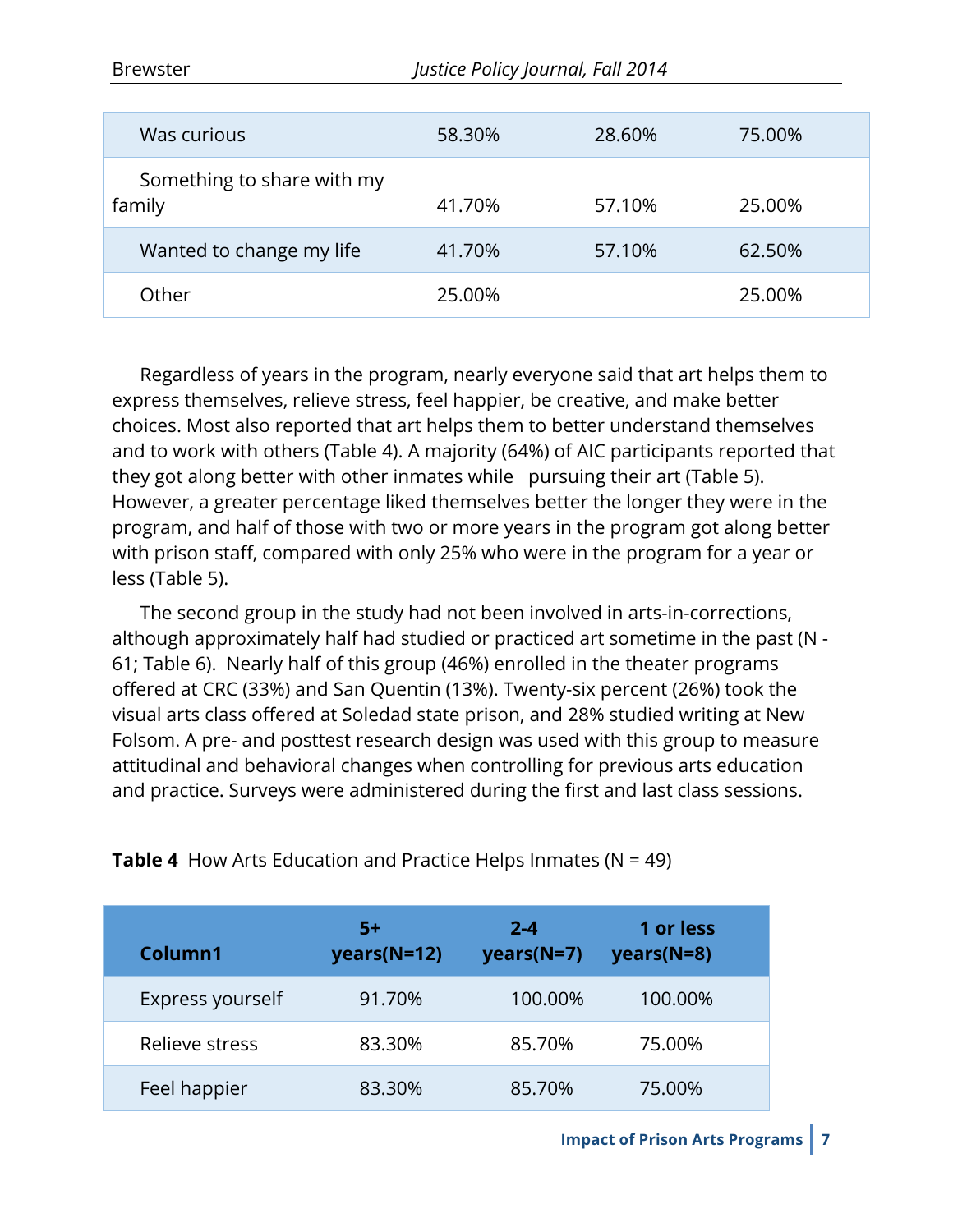| Be more creative              | 91.70% | 100.00% | 87.50% |
|-------------------------------|--------|---------|--------|
| Make better<br>choices        | 75.00% | 85.70%  | 37.50% |
| Connect with family           | 58.30% | 71.40%  | 37.50% |
| Work with others              | 83.30% | 100.00% | 75.00% |
| Better understand<br>yourself | 83.30% | 85.70%  | 87.50% |
| Other                         | 41.70% | 14.30%  | 12.50% |

**Table 5** Changes in Behavior While Taking Classes In Arts-in-Corrections (N = 49)

| Column1                         | $5+$<br>years(N=8) | $2 - 4$<br>years(N=11) | 1 or less<br>years(N=23) |
|---------------------------------|--------------------|------------------------|--------------------------|
| Got along with other<br>inmates | 65.20%             | 63.60%                 | 62.50%                   |
| Liked myself more               | 60.90%             | 63.60%                 | 50.00%                   |
| Fewer disciplinary<br>records   | 60.90%             | 36.40%                 | 12.50%                   |
| Got along with staff            | 52.20%             | 54.50%                 | 25.00%                   |
| Got along with my<br>family     | 30.40%             | 27.30%                 | 37.50%                   |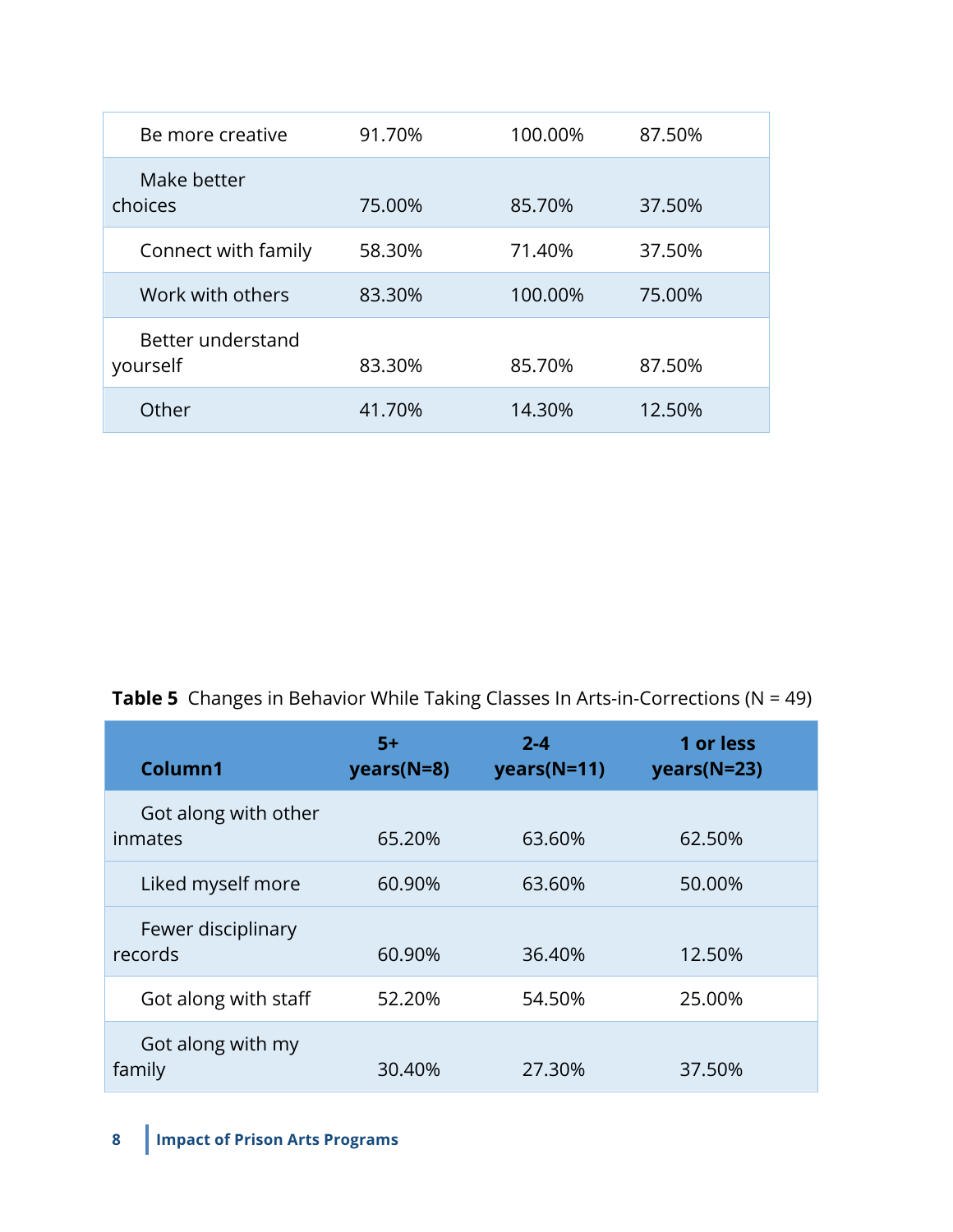| Didn't change that<br>much | 8.70%  | 18.20% | 37.50% |
|----------------------------|--------|--------|--------|
| <b>Other</b>               | 13.00% | 9.10%  | 25.00% |

**Table 6** Non-AIC Participants Who Had Studied or Practiced Art in the Past (N = 61)

| <b>Responses</b>                     | Percent |
|--------------------------------------|---------|
| Studied                              | 4.90%   |
| Practiced                            | 26.20%  |
| <b>Both studied</b><br>and practiced | 19.70%  |
| N٥                                   | 49.20%  |

Inmates were asked in the pre-survey what they hoped to learn through the art classes. Three-quarters (74%) of those who had previously studied or practiced art wanted to be open to new ideas, compared with 52% who had not studied art prior to their participation in the study. We also found 68% of those with previous art experience wanted to discover things about themselves they didn't know compared with only 41% without previous art education or practice (Table 7).

A significant majority of both those with previous arts education and those without think that being an artist requires self-discipline, hard work, selfconfidence, and training. Those with art experience also believe artists must be determined and persistent in perfecting their craft (Table 8). Nearly everyone enjoyed their art classes (96%; Table 9), and want the opportunity to take additional ones (Table 10). When asked if their behavior changed while taking the classes, 63% said that they got along better with other inmates, and 44% got along better with the prison staff. Nearly half liked themselves better (46%) and a third (33%) self-reported that they received fewer disciplinary reports (Table 11).

Participation in the study was strictly voluntary. Inmates learned about the art courses from correctional staff, flyers, and other inmates. Approximately 5% of the men were unable to complete their program because of scheduling conflicts. The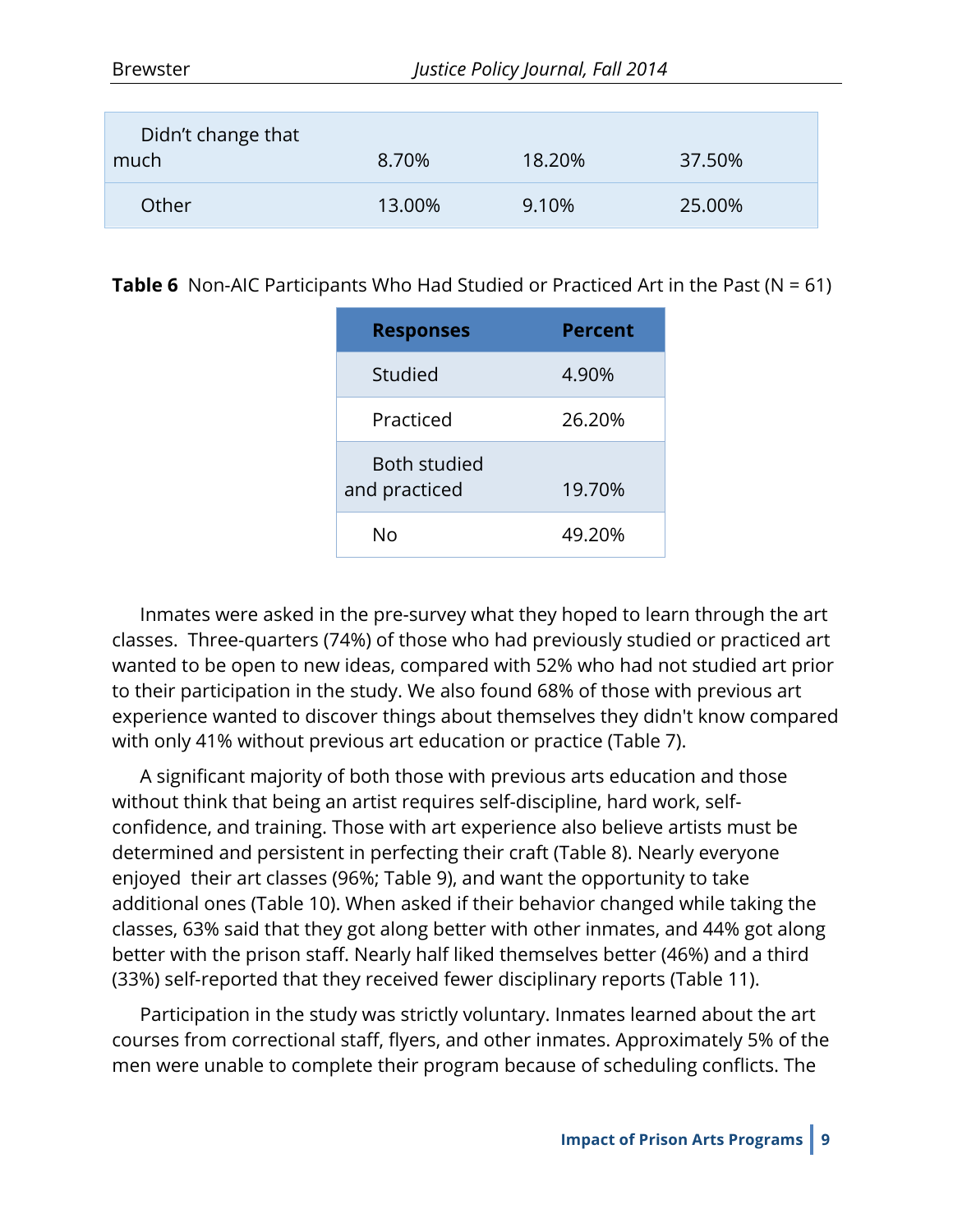courses were taught by professionally recognized artists who are experienced and gifted teachers.

People who have done art before have greater hopes from the program than people who have no art experience. (The blue line lies above the orange line for all the important categories).

| Column1                    | Done art<br>before. $(N=31)$ | Not done art<br>before(N=29) |
|----------------------------|------------------------------|------------------------------|
| Be open to new ideas       | 74.20%                       | 51.70%                       |
| Discover change about self | 67.70%                       | 41.40%                       |
| Express inner feelings     | 54.80%                       | 31.00%                       |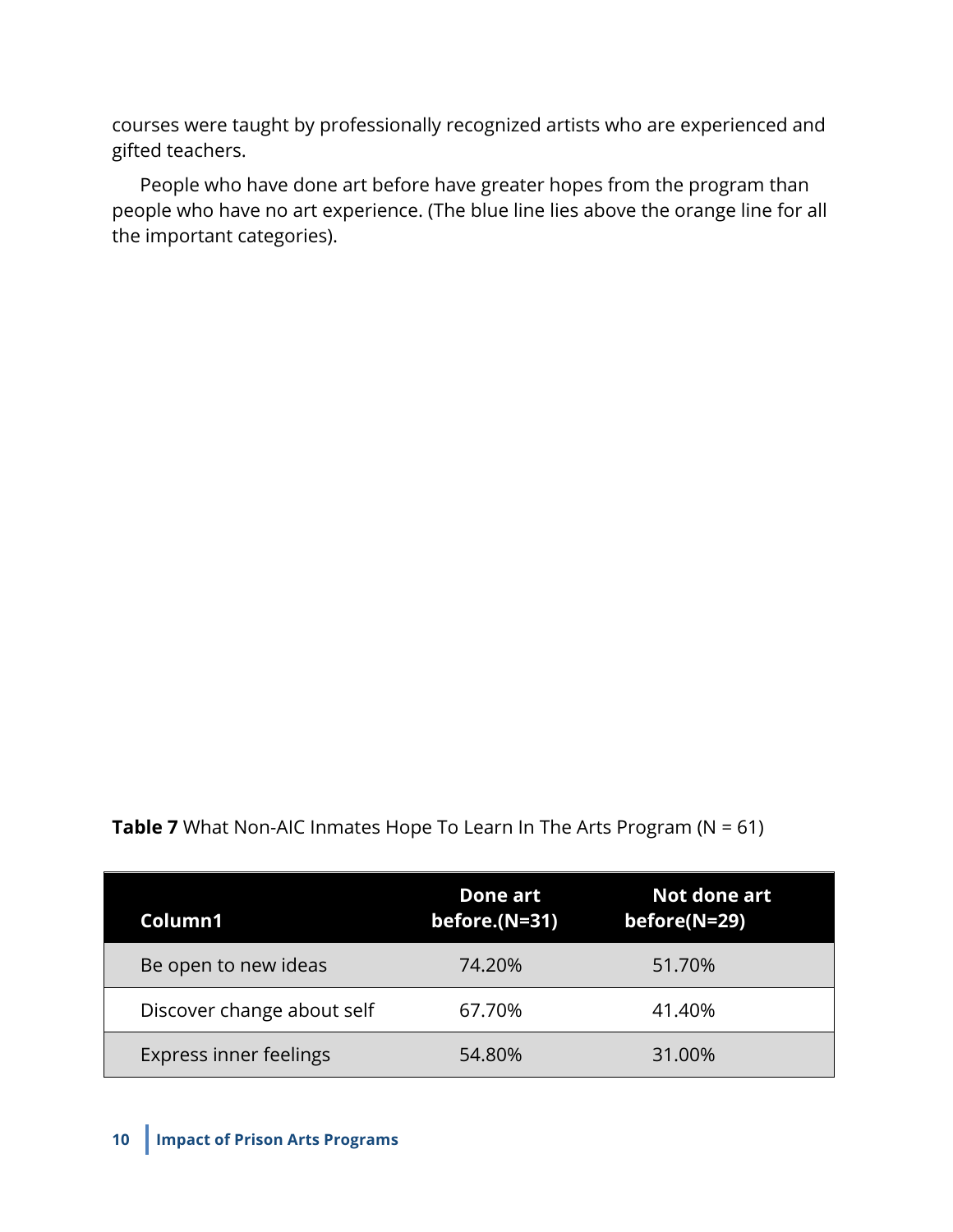| Change how interact with |        |        |
|--------------------------|--------|--------|
| others                   | 38.70% | 31.00% |
| Not sure                 | 6.50%  | 37.90% |
| Other                    | 19.40% | 10.30% |



**Table 8** What Non-AIC Inmates Believe Is Required To Be An Artist (N = 61)

| <b>Responses</b> | <b>Percent of Cases</b> |
|------------------|-------------------------|
| Self Discipline  | 71.70%                  |
| Talent           | 68.30%                  |
| Self confidence  | 66.70%                  |
| <b>Training</b>  | 66.70%                  |
| Hard work        | 66.70%                  |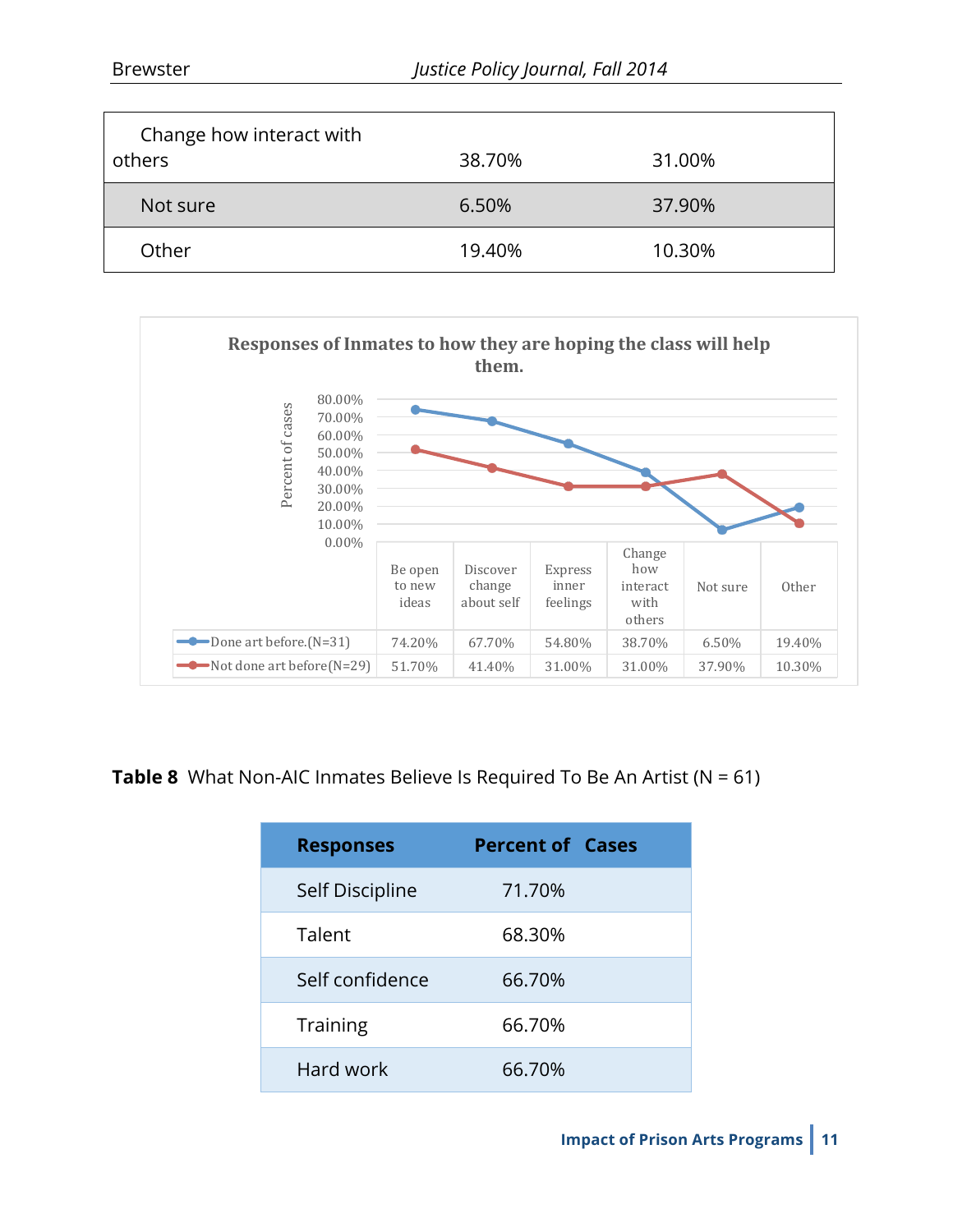| Determination | 55.00% |
|---------------|--------|
| Persistence   | 48.30% |
| Other         | 11.70% |

**Table 9** Did The Non-AIC Inmates Enjoy The Classes? (N = 61)

|                |                  | <b>Percent</b>   |
|----------------|------------------|------------------|
| Column1        | <b>Frequency</b> | <b>Frequency</b> |
| Very much      | 52               | 96.30%           |
| Somewhat       | 2                | 3.70%            |
| Total          | 54               | 100.00%          |
| <b>Missing</b> | 4                |                  |
|                | 58               |                  |

**Table 10** Would the Non-AIC Inmates Like To Take Other Art Classes (N = 61)

| <b>Categories</b> | <b>Frequency</b> | <b>Percent</b><br><b>Frequency</b> |
|-------------------|------------------|------------------------------------|
| Yes, definitely   | 52               | 94.55%                             |
| Yes, Most Likely  | $\mathcal{L}$    | 3.64%                              |
| Not sure          | 1                | 1.82%                              |
| Total             | 55               | 100.00%                            |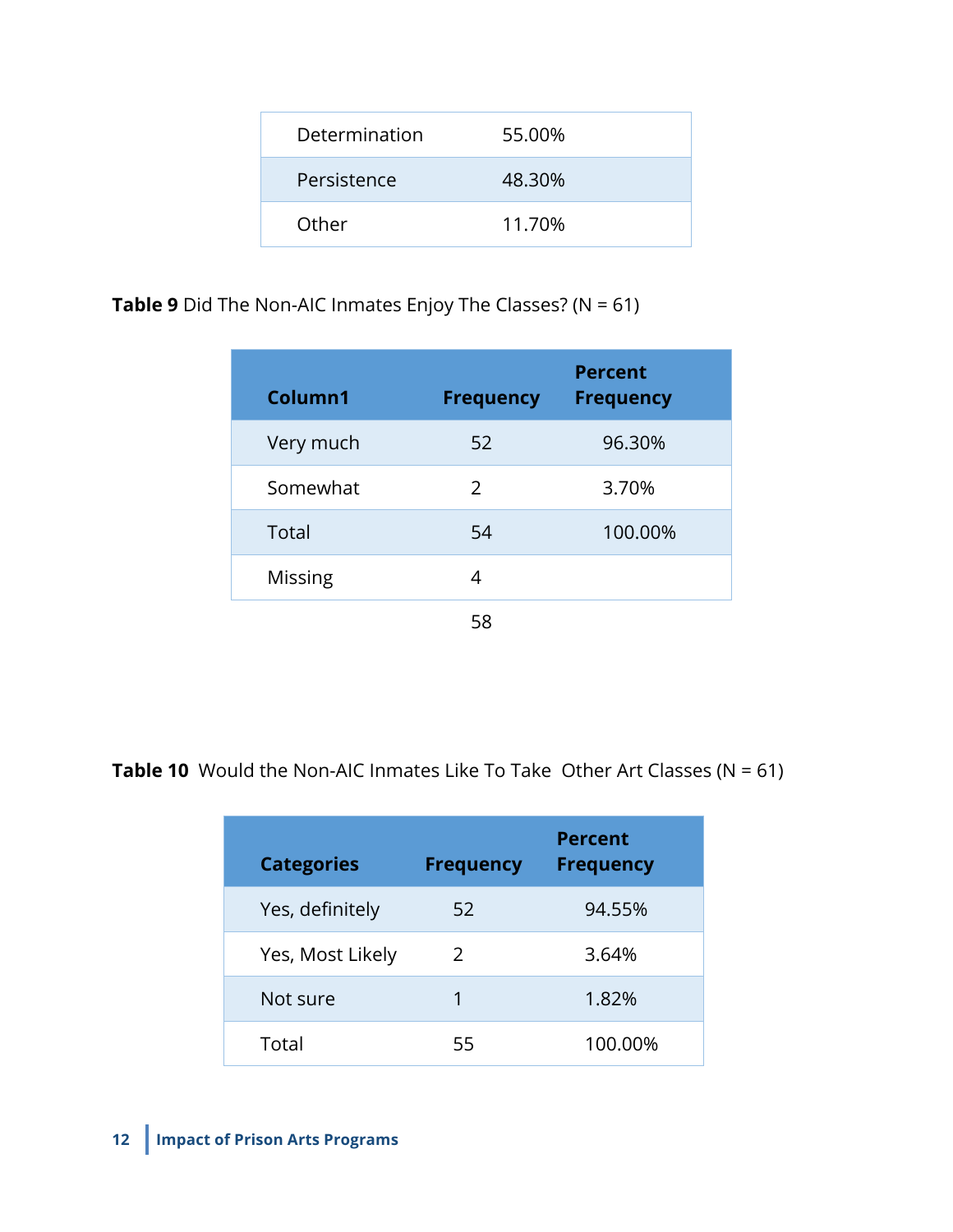| <b>Table 11</b> How Non-AIC Inmate Behavior Changed While Taking Art Classes ( $N = 61$ ) |  |  |  |
|-------------------------------------------------------------------------------------------|--|--|--|
|-------------------------------------------------------------------------------------------|--|--|--|

| Column1                       | <b>Percent</b><br><b>Frequency</b> |
|-------------------------------|------------------------------------|
| Got along better with inmates | 62.96%                             |
| Liked myself more             | 46.30%                             |
| Got along better with staff   | 44.44%                             |
| Studied more                  | 44.44%                             |
| Fewer disciplinary reports    | 33.33%                             |
| No change                     | 18.52%                             |
| Got along better with family  | 16.67%                             |
| Other                         | 11.11%                             |

## **Questionnaires**

The AIC participant survey, and the pre- and posttest surveys included attitudinal scales adapted from the statistically validated "Life Effectiveness Questionnaire" (LEQ) that measures: Time Management, Social Competence, Achievement Motivation, Intellectual Flexibility, Emotional Control, Active Initiative, and Self-Confidence (Neill, et al., 2003). Life effectiveness is essentially "the psychological and behavioral aspects of human functioning which determine a person's effectiveness or proficiency in any given situation" (Neill, et al., 1997, 5). The assumption is that the higher a person scores on each of the LEQ scales, the greater his or her personal effectiveness will be, and consequently, is more likely to be successful in life and work.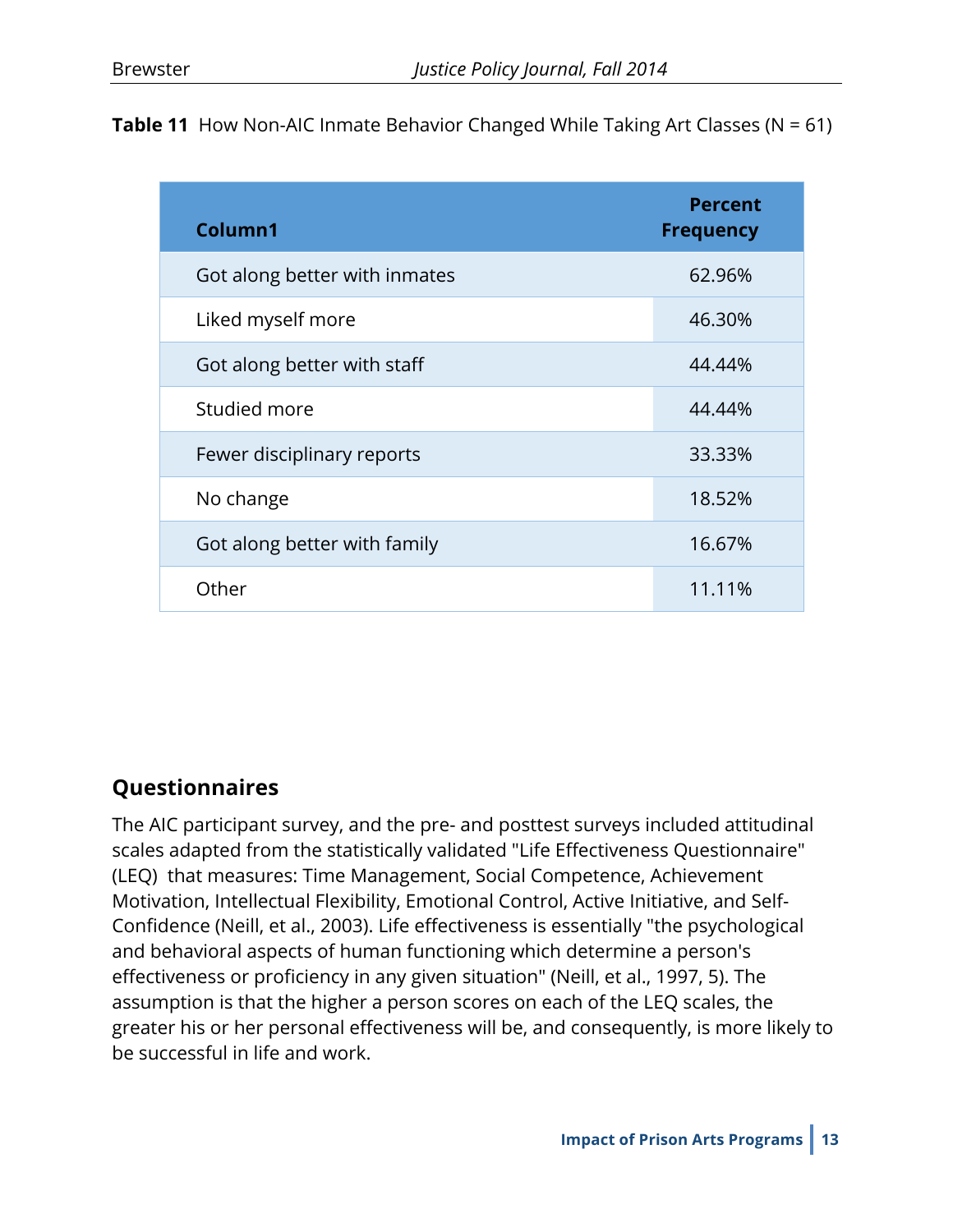Each of the seven dimensions measured can contribute to a happier, more fulfilling and successful life. Making the best use of our time (Time Management) helps us to complete projects and feel satisfied at the end of a day. It is more likely those who are confident and comfortable interacting socially (Social Competence) will form meaningful relationships, and better reintegrate into their community. The drive to accomplish excellence (Achievement Motivation) is an admirable trait that is essential for those striving to become self-actualized. The ability to adapt to changing circumstances or to adjust one's thinking based on new or changing information (Intellectual Flexibility) is particularly important in the fast paced and ever changing world in which we live. Maintaining control of our emotions in stressful situations (Emotional Control) is critical for each of us, and even more so for incarcerated men and women. People tend to be rewarded for taking the initiative or assuming a leadership role when placed in a new or challenging situation (Active Initiative). Belief in self, knowing you can take on most any challenge or task (Self-Confidence) is perhaps the most important ingredient for a life lived fully and happily.

The AIC past participant survey consisted of 33 questions, including the LEQ attitudinal scales; whereas, the pre- and posttest had 28 and 30 questions respectively. The data was cleaned and analyzed using SPSS statistics software . Descriptive and comparative statistics were used in this study. Analysis of Variance (ANOVA) or t-tests (or their non-parametric equivalent) were used in analyzing the attitudinal scales. Chi-square tests were used for all other comparative analyses given the variables are categorical. Several of the non-attitudinal questions allowed for more than one response which explains why the total percentage for those questions exceeds 100%.

## *Qualitative Data: Interviews and Observation*

The principle investigator had the opportunity to observe the theater, visual arts and poetry classes, and interview several of the participants. In the past three years, he also conducted 32 in-depth interviews with formerly incarcerated men and women to learn of their experiences in the Art-in-Corrections program, and how it impacted them during and after their incarceration.

# **Findings**

## *Arts Education and Life Effectiveness Skills*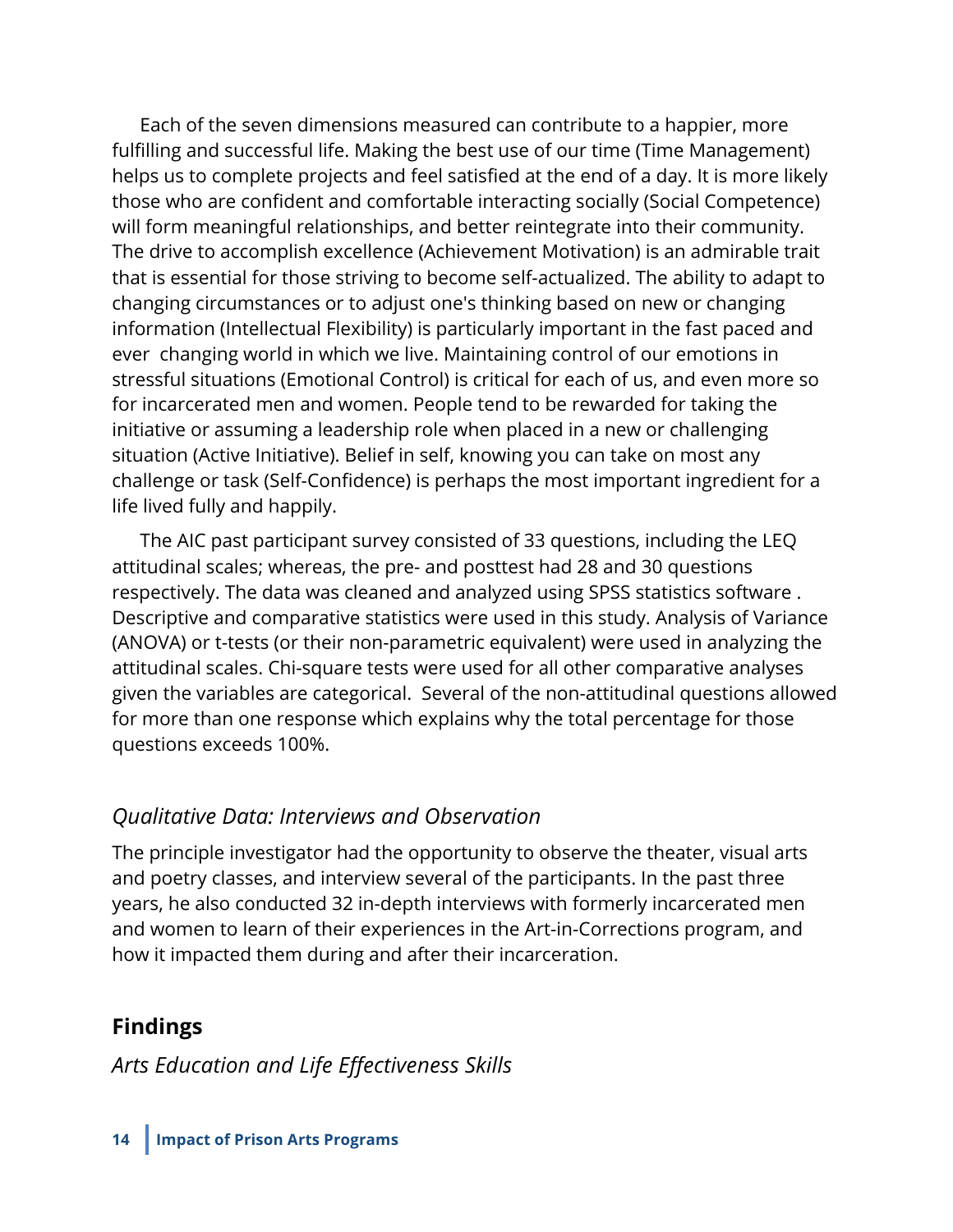We were interested in learning if arts education and the creative process correlates positively with the life effectiveness skills measured by the attitudinal scales: Time Management, Social Competence, Achievement Motivation, Intellectual Flexibility, Emotional Control, Active Initiative, and Self-Confidence. We compared those who had previous arts education and practice, including AIC participants ( $N = 79$ ), with those who had never studied or practiced art ( $N = 31$ ). Active initiative was the only attitudinal scale where there was not a statistically significant difference between those with and without arts education and practice.

**Intellectual Flexibility**: Research has shown that successful problem-solving requires creative, flexible, and innovative thinking which depends on a well developed and active right brain. The "intellectual flexibility" scale measured how easily participants changed their thinking or opinions when presented with a better idea. In other words, how open are they to new ideas, or adaptable and flexible in their thinking. Perhaps it should not be surprising, therefore, that inmates with arts education and experience are far more likely to feel themselves intellectually flexible than those without exposure to the arts. In fact, intellectual flexibility was found statistically to have the highest correlation with arts education than any of the other life effectiveness skills (Table 12).

| <b>Factors</b>                 | <b>Equal Variances</b><br>assumed | <b>Equal Variances</b><br>not assumed |
|--------------------------------|-----------------------------------|---------------------------------------|
| ***Intellectual<br>Flexibility | 2.848                             | 2.712                                 |
| $***$ Self<br>Confidence       | 2.739                             | 2.483                                 |
| **Achievement<br>motivation    | 1.934                             | 1.731                                 |
| **Time<br>management           | 1.772                             | 1.739                                 |

**Table 12** Life Effectiveness Skills: A Comparison of Inmates with Previous Arts Education & Those Without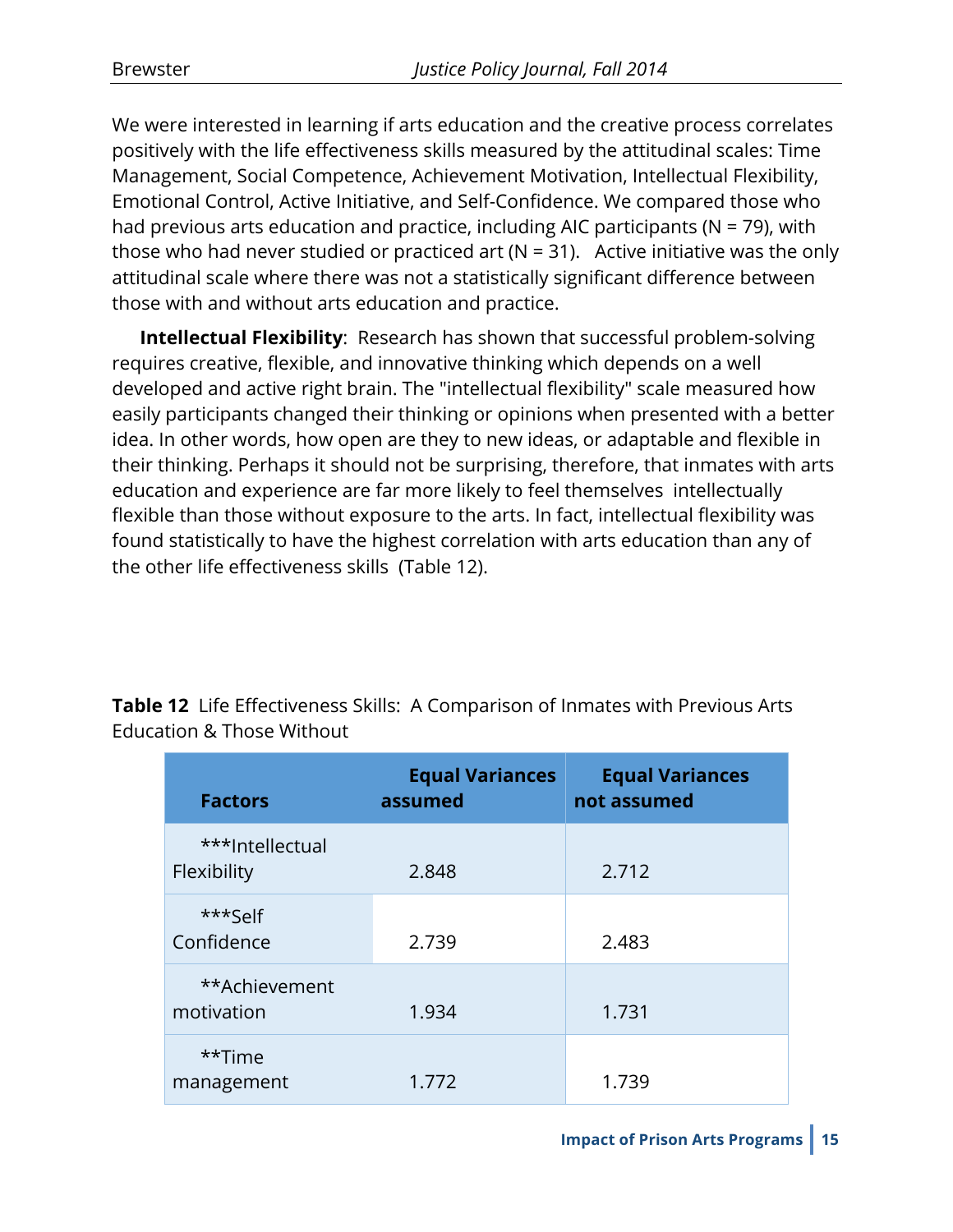| **Emotional<br>Control | 1.623 | 1.615 |
|------------------------|-------|-------|
| **Social<br>Competence | 1.515 | 1.42  |
| Active Initiative      | 1.166 | 1.009 |



**Self-Confidence**: The data also shows that inmates with arts training and practice are much more likely to believe in their ability to do almost anything they set out to accomplish, as compared with those who have not been exposed to art education. We found a very strong statistically significant correlation between selfconfidence and the arts (Table 12). Studies have shown that engagement in the creative process, and training in the arts, correlates with self-confidence and a positive self-image--especially as we become more experienced and accomplished in our art.

**Achievement Motivation**: Researchers have found that arts education and the creative process can serve to motivate people to do their best when undertaking a project or activity. The men who participated in this study, including those interviewed, support these earlier findings. Table 12 shows a statistically significant and positive difference between those with and without arts education. Many of the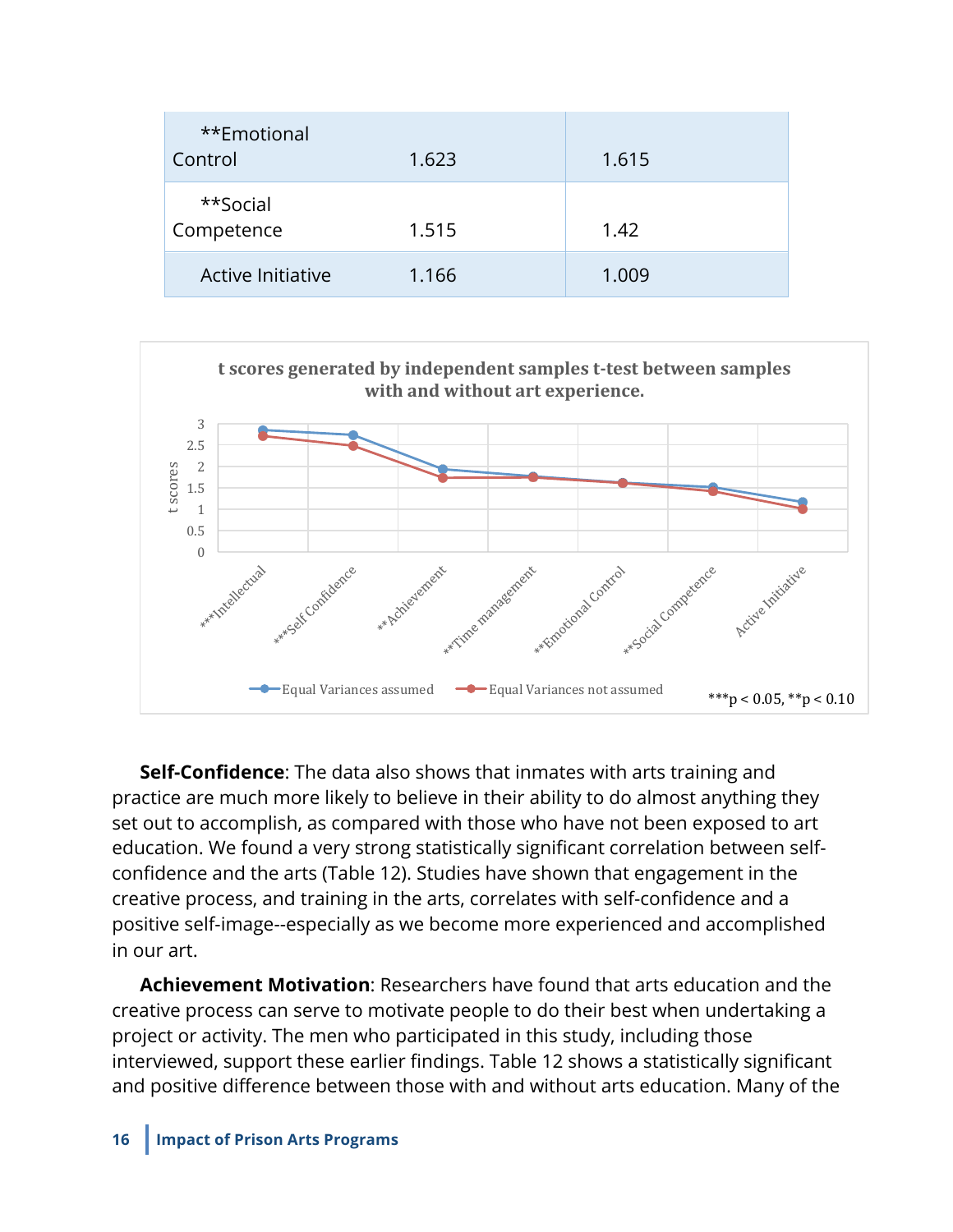men who had been involved in Arts-in-Corrections, for example, talked about the fact that the program taught them the importance of hard work, self-discipline, and giving attention to details in an effort to complete projects to the best of their ability. Leon expressed it best when he said,

*Arts-in-Corrections taught me above all else the importance of completing projects. I think one of the problems with young people today is that they don't finish what they start. They may get interested in something but often don't follow through. I was like that for most of my life. But not anymore. I've learned with the help of others, especially the art instructors, how satisfying it is to complete tasks and get better at my art in the process (Brewster & Merts, 2012, 57).*

**Time Management**: Studies have shown that arts education and practice correlate with self-management and self-discipline, prerequisites to effective time management. Many of the inmates interviewed described how the arts program helped them to become more disciplined and focused as they worked at their art. It therefore was not surprising to find a statistically significant correlation between arts education and better time management (Table 12). Although prison life constrains a person's ability to control his or her time, it was encouraging to learn through interviews with many of the inmate-artists that the arts program motivated them to manage their time more efficiently. They felt their time better spent when engaged in their art, whether practicing a musical instrument, drawing or painting, writing, or rehearsing for a play. Those interviewed also stressed their improvement in setting priorities, planning and completing projects.

**Emotional Control**: Social and emotional development are strongly linked. A major part of emotional development is how we understand and control the expression of our emotions in the context of cultural expectations. How we react when things go wrong, or when we find ourselves in stressful situations is an essential measure of emotional control. It is difficult, for example, to imagine a living space more stressful than prison. We, therefore, wanted to learn if the arts program helped inmates to self-regulate their behavior even while living inside the walls.

Research shows that people of any age can feel a sense of emotional satisfaction when involved in creative process. This satisfaction comes from having control over art materials, or a musical instrument we are playing, the use of words in our writing, or lines memorized and acted upon in a play. Inmate-artists who, for example, are involved in visual arts get to decide what they will make and what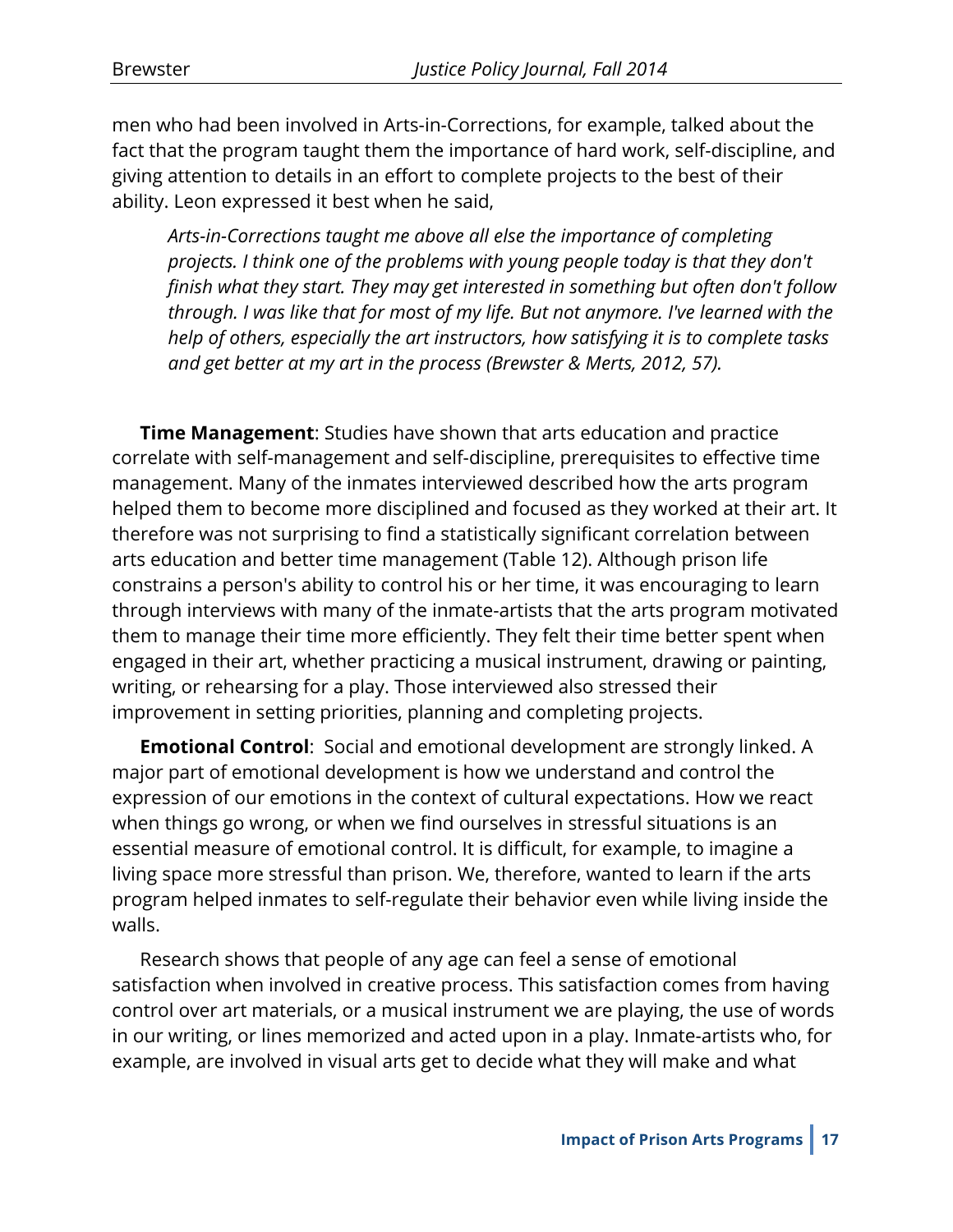materials they will use--allowing them to make independent choices and decisions for perhaps the first time since their incarceration.

Participants in this study were found to be statistically more likely to have control over their emotions if they had studied or practiced art in the past (Table 12). We might expect those who are more capable of controlling or managing their emotions in stressful situations to have fewer disciplinary reports. As we previously noted, other studies have found a significant reduction in disciplinary actions among those participating in arts programs. You may recall that we also asked the inmates who had participated in Arts-in-Corrections if their behavior changed while taking AIC classes.

Table 5 shows 38% of those who were in AIC for a year or less reported no change in their behavior. However, the longer inmates were in the program, the more their behavior changed, and in a positive direction. For example, only 18% of those who were in the program between 2 and 4 years reported no change, and only 9% of those in the program for 5 or more years said their behavior didn't change much.

However, 61% of those in the program 5 or more years self-reported fewer disciplinary reports, compared with only 13% with less than a year in Arts-in-Corrections. A significant majority of former AIC inmates, regardless of years in the program, reported that they got along better with other inmates, and a little more than half of those in the program for 2 or more years got along better with the staff. A 1983 Cost-Benefit evaluation of Arts-in-Corrections found a significant reduction in disciplinary reports for inmates active in the program (Brewster, 2012).

Former AIC participants were asked if they thought the arts program helped them to express themselves, relieve stress, make better choices, connect with family, and have a better understanding of self. Table 4 shows that a significant percentage of AIC participants experienced positive changes in their lives through the program. For example, 83% of those in the program 5 or more years reported that practicing their art helped to relieve stress and made them feel happier. Threequarters (75%) made better choices as a result of the program, while 58% reported that their art helped them to connect (or reconnect in some cases) with family. For example, when interviewed, Robert spoke about his two young sons and how his art gave them something to talk about besides the weather...

*What the Arts-in-Corrections program did, I think, was give me and my boys something to talk about in the visiting room...a topic of conversation other than the idle or awkward chit-chat you so often hear among families during visitation. We'd draw pictures on napkins and talk about fine art and my guitars and music.*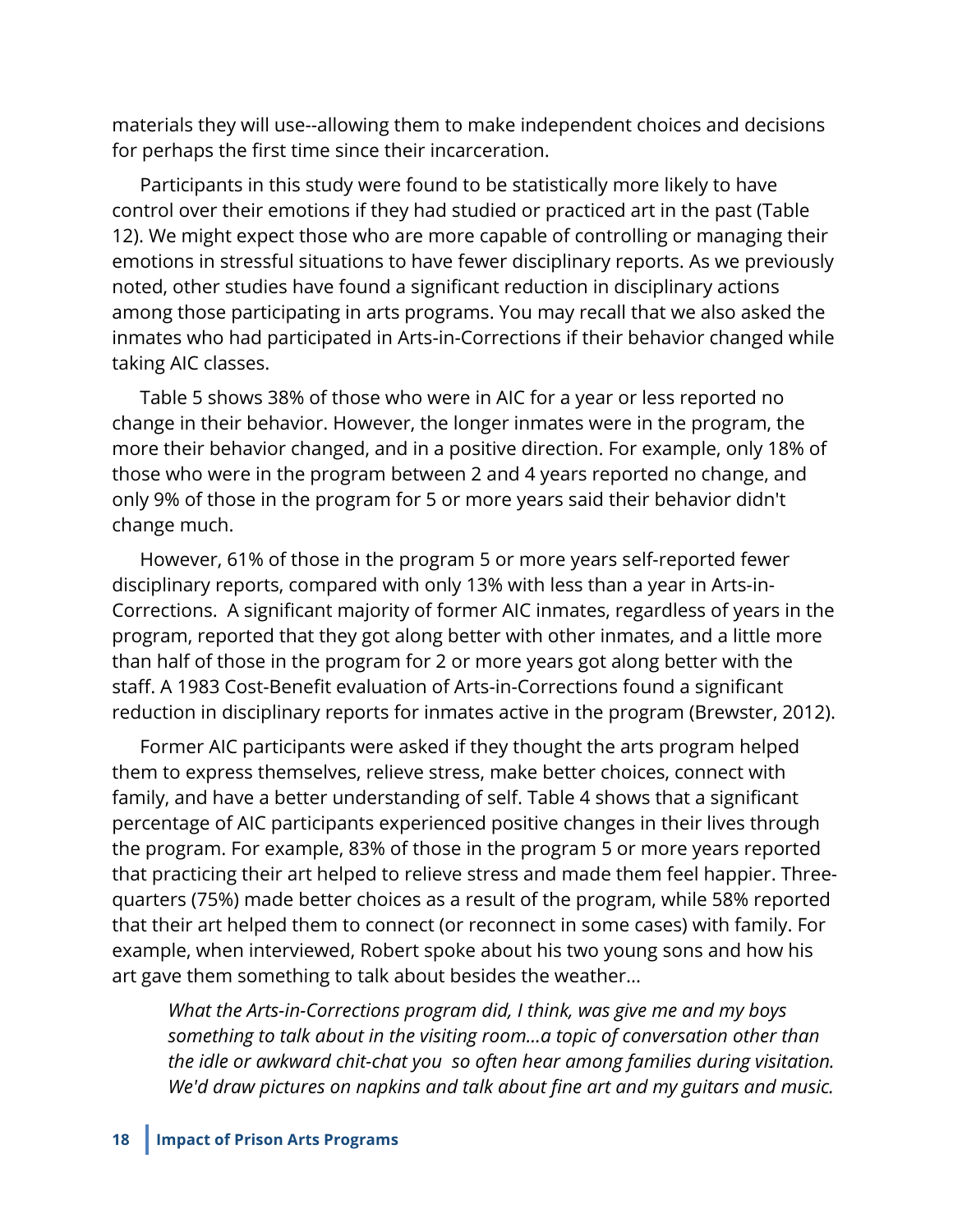*Because I was enrolled in other art courses, it wasn't just the guitars that we talked about. There was always something of interest that helped us to communicate and that made my boys proud of me...They could talk with their friends about how their dad made guitars and painted pictures...They showed their friends the guitars I made for them, and eventually they learned to play, and today one is a musician and the other helps me in my business. They tell me it helped to erase the stigma of having their father in prison (Brewster & Merts, 2012, 91).*

**Social Competence**: Among the important affective skills and traits to live a successful and happy life is the ability to collaborate, cooperate and work with others. We found, as have other researchers, a statistically significant correlation between arts education and feelings of social competence (Table 12). Inmate-artists were more likely to strongly agree or agree that they are "successful or competent in social situations" and "communicate well with people" than those without prior arts experience.

## *Pursuit of Other Educational and Vocational Programs*

Researchers have found a strong correlation between arts education and practice, and the pursuit of knowledge through other educational and vocational programs. Arts and the creative process help to develop the "right brain", and to build confidence and self-esteem, all of which prepares and encourages individuals to expand their learning in other disciplines. Studies have shown this relationship is particularly powerful for those who are alienated from the formal education system--often the case with inmates. As we previously reported, prison arts programs have served as a gateway to further learning.

Participants were asked if they had enrolled in other educational or vocational programs. We then controlled for those who had studied or practiced art and those who hadn't. Table 13 shows that those with previous art experience are more likely to pursue other educational opportunities either currently (37%) or have pursued educational opportunities in the past (57%) than those who haven't studied or practiced art (27% and 30%) respectively. Further, those who pursued educational opportunities in the past (83%) or currently (78%) are more likely to have had past art experience than are those who report not having pursued educational opportunities (28%). These results are statistically significant with a Chi-square = 21.866, df=2, p<,001.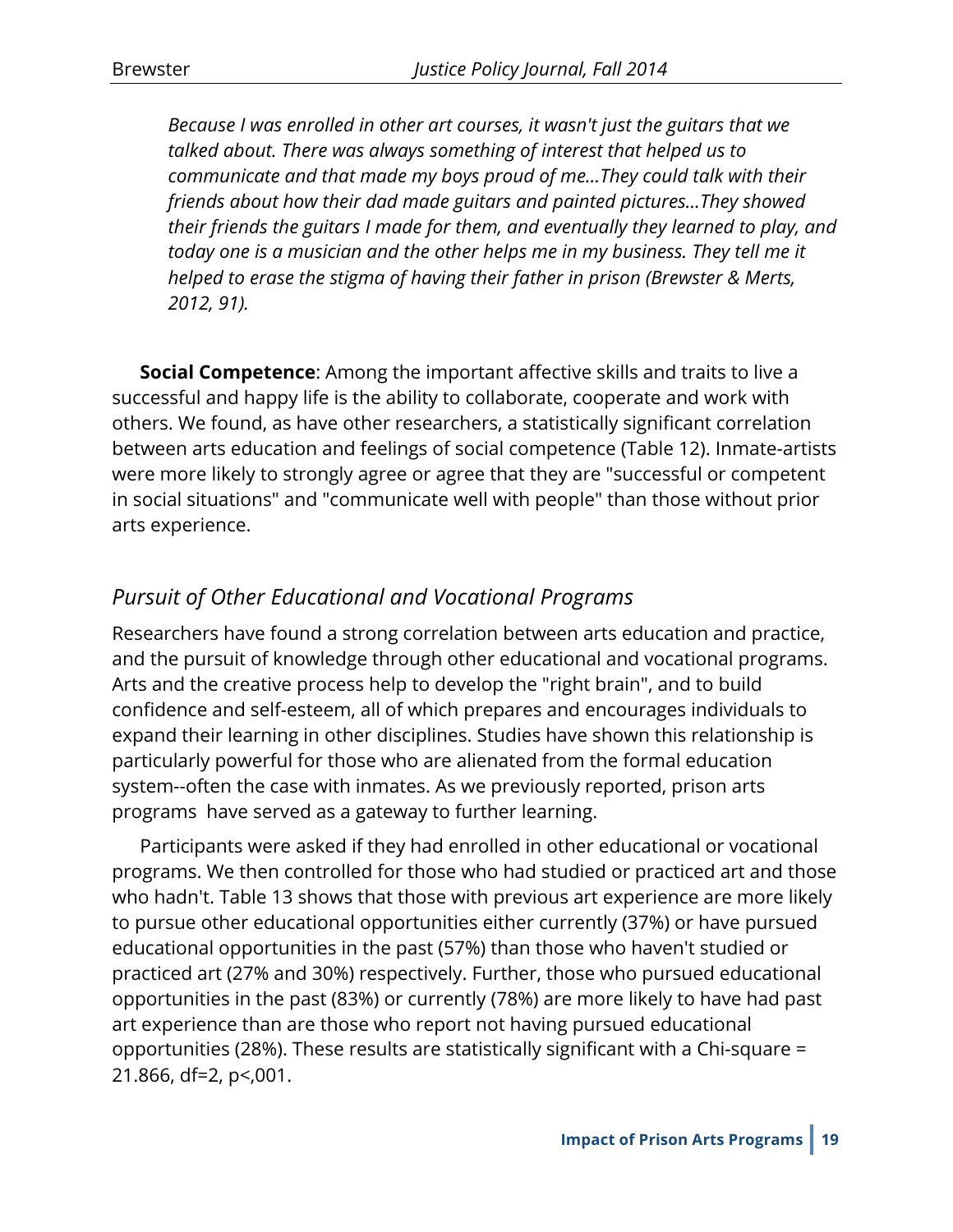

We asked former Arts-in-Corrections inmates if the program had helped them to decide to take courses in other academic or vocational programs. Table 14 shows that a significant majority were motivated by AIC to pursue other programs, and that their arts education and practice gave them the confidence to engage in other learning opportunities. Developing self-discipline through the program also was an important factor, especially for those who studied art 2 or more years.

| Column1                                 | 5+ years<br>$(N=82)$ | 2-4 years<br>$(N=11)$ | 1 or less<br>years $(N=8)$ |
|-----------------------------------------|----------------------|-----------------------|----------------------------|
| Gave me confidence                      | 90.90%               | 72.70%                | 50.00%                     |
| Helped to motivate me                   | 81.80%               | 90.90%                | 62.50%                     |
| Helped me to develop self<br>discipline | 77.30%               | 72.70%                | 37.50%                     |
| Made me want to work<br>harder          | 59.10%               | 54.50%                | 37.50%                     |

#### **Table 14** How AIC Helped Inmates to Take Other Education or Vocation Programs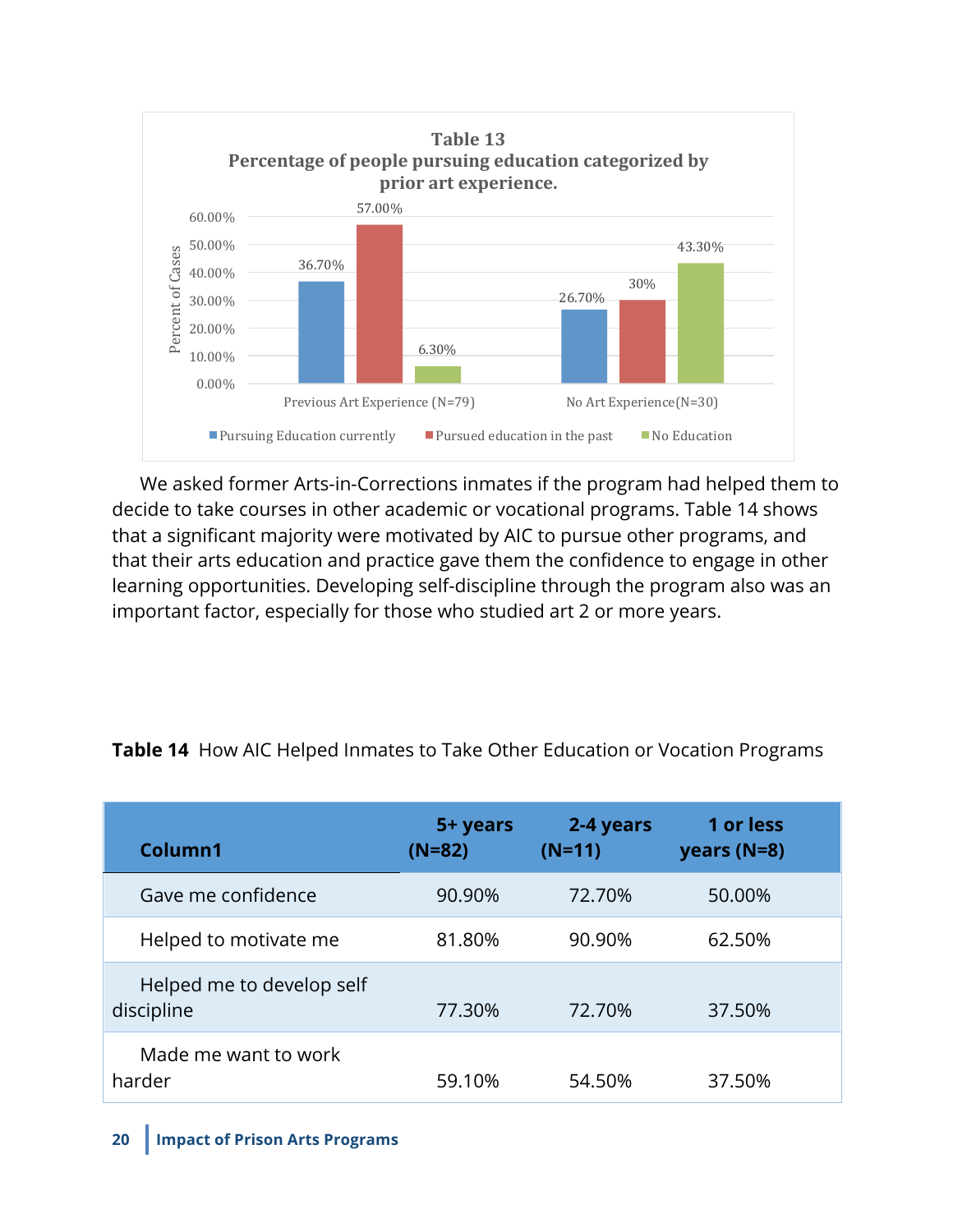| Showed me to complete<br>projects | 50.00% | 54.50% | 25.00% |
|-----------------------------------|--------|--------|--------|
| No                                | 13.60% | 9.10%  | 50.00% |
|                                   | 3.727  | 3.544  | 2.625  |



## *Pre- and Posttest: Inmates Without Prior Arts Education*

Pre- and posttest surveys, designed to measure any change in attitudes during the 12-week art classes, were administered to participating inmates with no previous arts education or practice. Although the sample for this population was only 31 men, they nevertheless provided an opportunity to directly measure the relationship between professionally delivered arts education and changes in "life effectiveness" skills. To preserve anonymity and confidentiality, we did not identify and compare individual participant responses. Therefore, the analysis is in the aggregate, using independent samples tests (Table 15).

The seven attitudinal scales were tested for significance using parametric T-test and non-parametric tests. The T-tests show a statistically significant correlation between Time Management, Achievement Motivation, Intellectual Flexibility, Active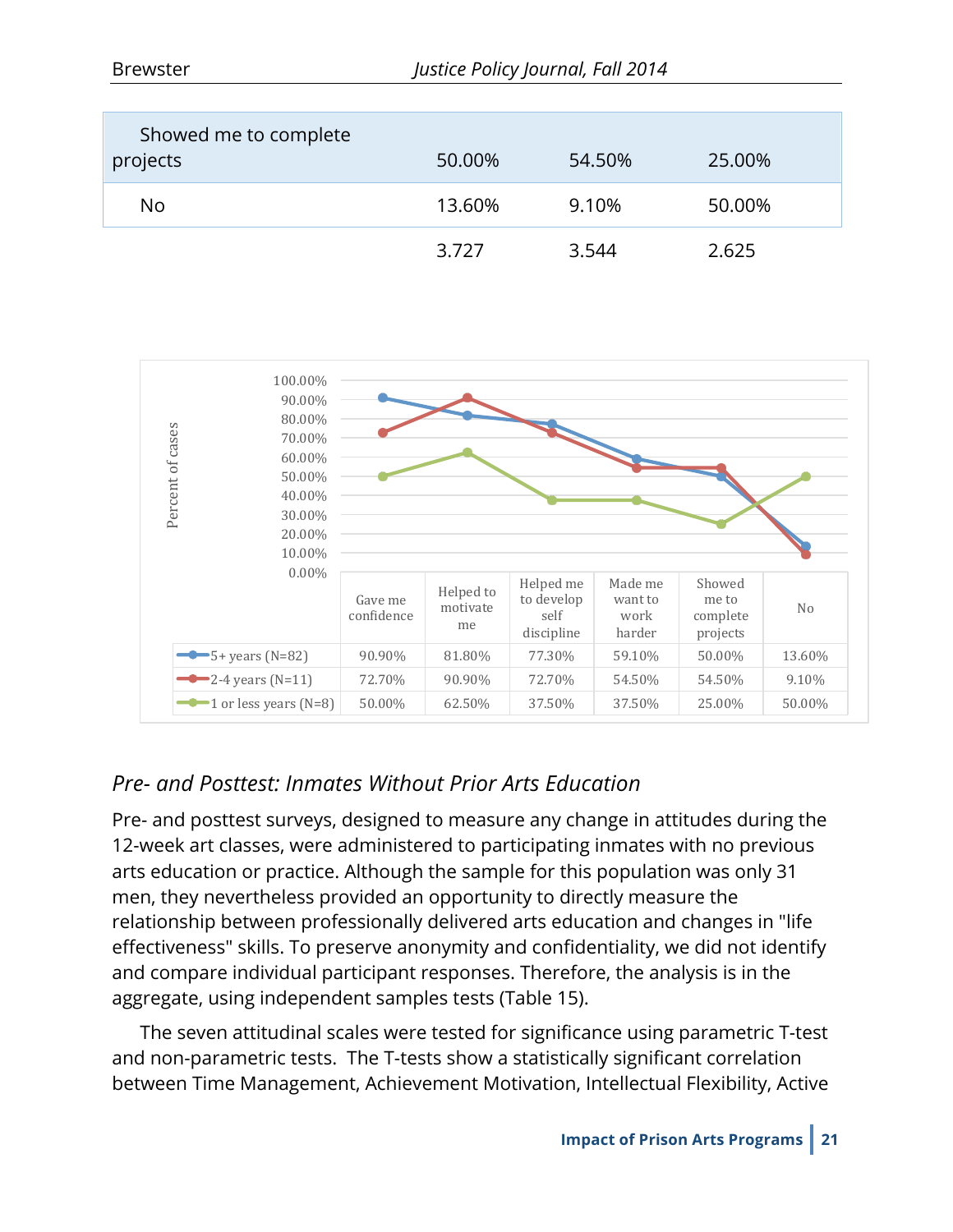Initiative and Self-Confidence and participation in the arts program. Although not statistically significant at the .10 level, there also was positive change in Social Competence and Emotional Control (Table 15).

The fact that a relatively brief exposure to arts education resulted in positive change in emotional control and social competence is encouraging. After all, selfawareness is an enlightening journey that takes time. Once we know ourselves better, we can begin to recognize our emotions and how they affect others. Ideally, arts training and practice for inmates is ongoing, enabling them to continue their personal development through the creative process. You will recall that we found inmates who were part of an arts education program for two or more years were statistically more likely to self-regulate or control their emotions, and believed themselves to be more socially competent.

| <b>Factor</b>                  | <b>Equal Variances</b><br>assumed | <b>Equal Variances not</b><br>assumed |
|--------------------------------|-----------------------------------|---------------------------------------|
| ***Achievement<br>motivation   | 2.952                             | 2.883                                 |
| ***Self Confidence             | 2.612                             | 2.568                                 |
| ***Active Initiative           | 2.56                              | 2.466                                 |
| ***Intellectual<br>Flexibility | 2.476                             | 2.453                                 |
| **Time<br>management           | 2.003                             | 1.977                                 |
| <b>Emotional Control</b>       | 1.53                              | 1.519                                 |
| Social Competence              | 0.625                             | 0.62                                  |

**Table 15** Pre- and Posttest: Inmates with No Arts Education or Experience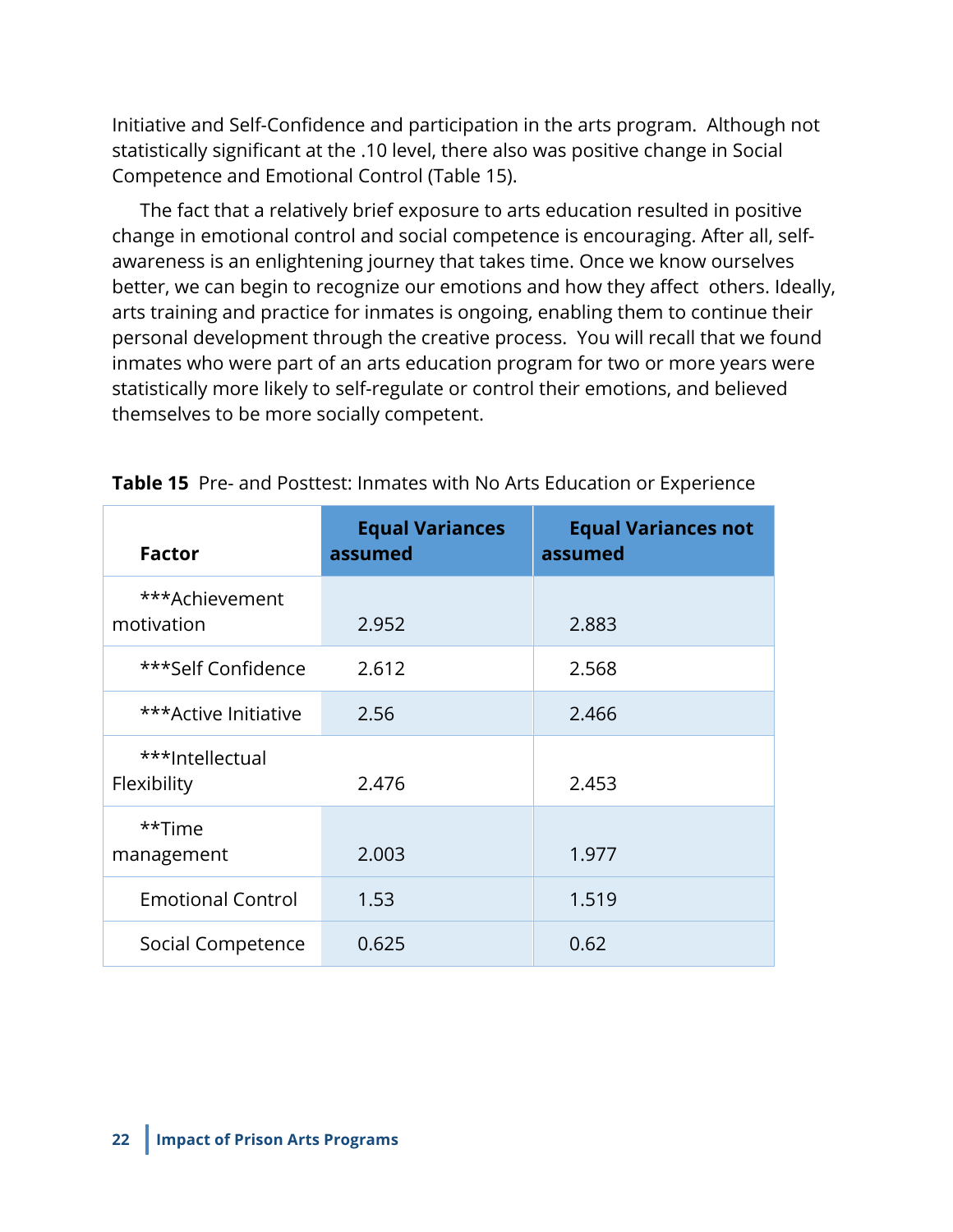

## **Conclusion**

Research and experience suggests that prison arts programs have significant benefits and positive outcomes for the incarcerated, their families, the prison environment, and society. Unfortunately, these and other California prison-based educational and vocational programs were victims of the great recession, and are still struggling to regain their place in the myriad programs intended to prepare inmates for their eventual release back to their communities.

The importance of prison arts education can be understood through attitudinal and behavioral changes in inmates. This study and other researchers have found, for example, that inmate-artists discover new things about themselves and the world through the creative process. We learned in this study that inmates with arts education and practice are statistically more likely to approach problems with greater creativity and intellectual flexibility compared with those without exposure to the arts. Further, we found a very strong correlation between arts education and self-confidence, motivation to pursue other educational and vocational programs, and self-discipline to manage time more efficiently and effectively. These findings are confirmed in other prison arts program evaluations.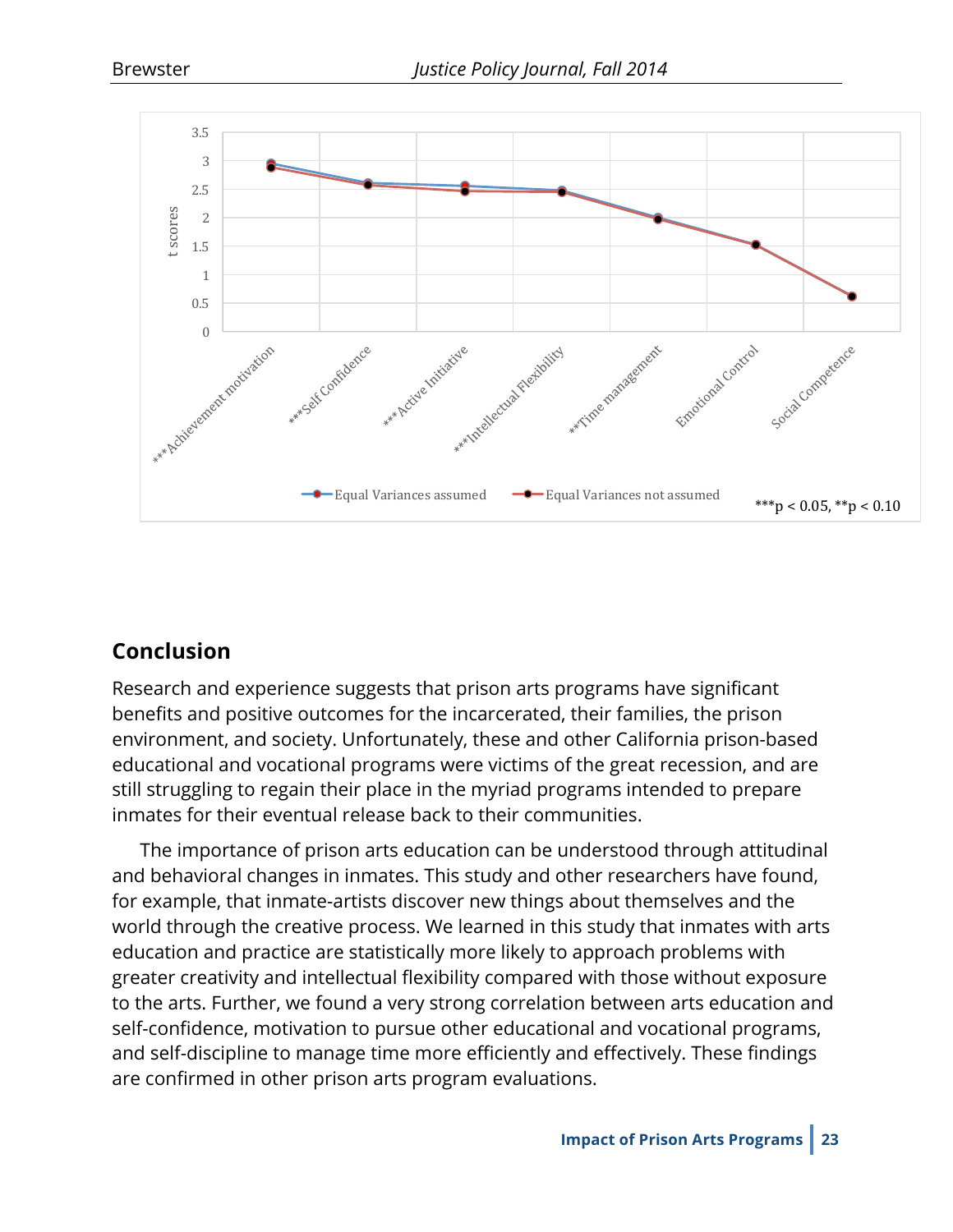One of the more important life effectiveness measures in this study is the ability or inability of inmates to self-regulate their emotions, especially when confronted with difficult or stressful situations. Likely, the inability to react to situations appropriately is an important reason why many men and women find themselves in trouble in the first place. A measure of maturity is the ability to manage our emotions in socially acceptable ways. We found a statistically significant correlation between training and practice in the arts and emotional control. This correlation is strongest among those who have studied and practiced art for at least two or more years. Similarly, we found a strong, positive relationship between arts education and improved social competence--the ability to work collaboratively, and to communicate well with others.

In light of these findings, it may not be surprising that inmate-artists say that their behavior toward other inmates and prison staff is better when involved in the arts program, evidenced by a reduction in disciplinary actions. The longer an inmate is involved in prison arts, the more likely he will experience positive behavioral changes, including pursuing other education and vocation programs, Multi-disciplinary studies, for example, show that children and adolescents are much more likely to do better in other disciplines if the arts are an integral part of their curriculum. This relationship is strongest among those from disadvantaged homes, and for those who may have had unhappy educational experiences in their earlier life. This profile certainly fits many, if not most, inmates. For example, there is compelling evidence that art educators can play an important role to inspire inmates and guide creativity, growth, and understanding. They often are the first positive role models for incarcerated men and women, especially in an educational context.

We found that inmate-artists were far more likely to pursue other educational and vocational programs than inmates without arts experience or education. A significant majority of the inmates who had been involved in the California Arts-in-Corrections program said that their enhanced self-confidence and motivation to study in other programs was at least partially attributable to the program.

The pre- and posttest of the sub-sample of men without arts experience or education showed a positive change of attitude on each of the life effectiveness scales, and statistically significant change in achievement motivation, intellectual flexibility, and self-confidence. The evidence in this study, and that of other research, suggests that the longer an inmate is exposed to the arts and the creative process, the more likely he or she will experience greater emotional control, time management and social competence.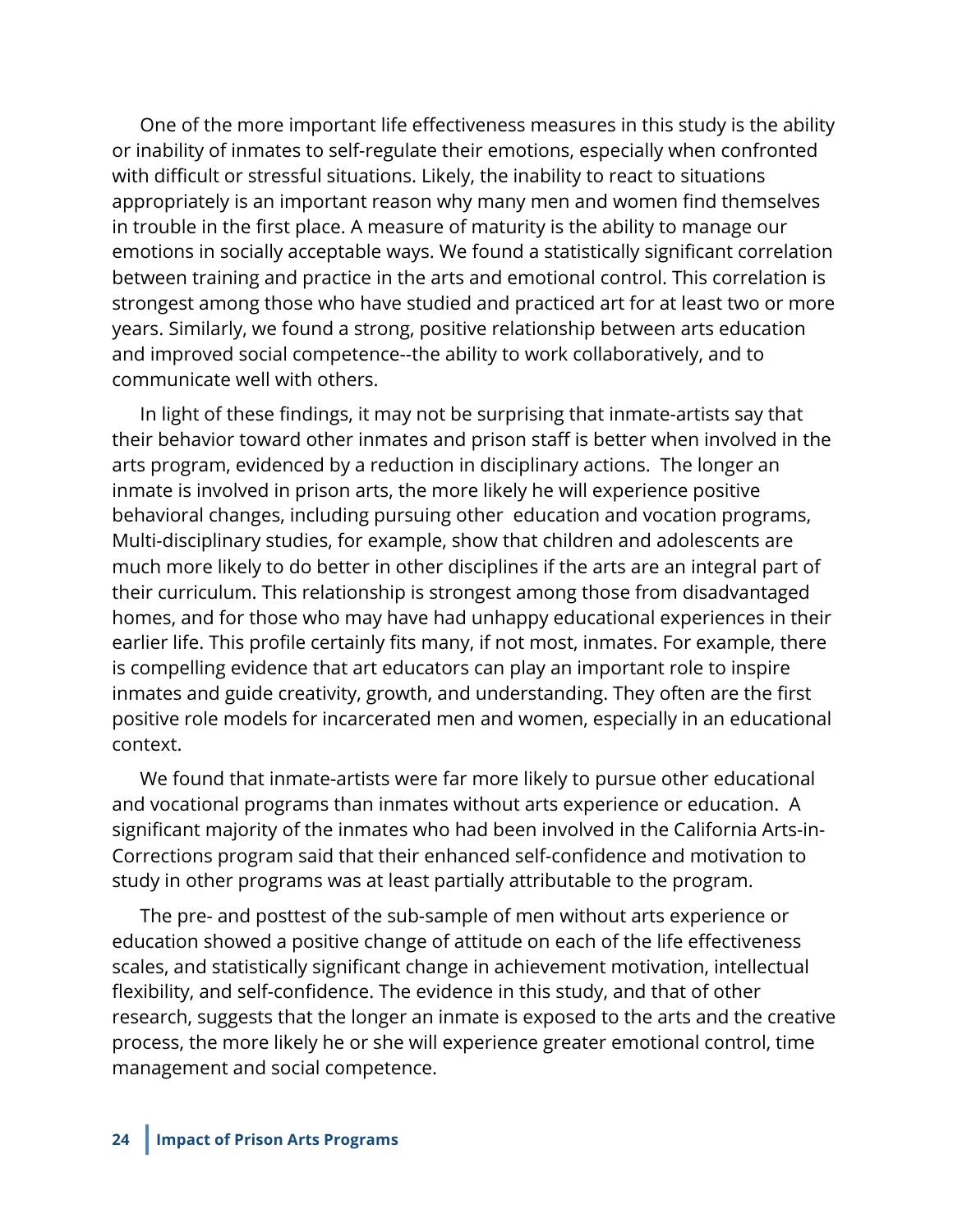We are encouraged by the findings in this study. They confirm the results of many other evaluations of prison arts programs, and interdisciplinary research on the relationship of arts education and human development. Although the sample size for this study is sufficiently large for statistical analysis, we will be expanding the study to include additional arts classes and inmates--both men and women. We also are working with prison staff and the California Department of Corrections and Rehabilitation to update a 1987 recidivism study that found a significant reduction in the rate of recidivism for Arts-In-Corrections inmates compared with other parolees. Even more encouraging, inmate-artists fared significantly better the longer they were out of prison (California Department of Corrections, 1987). .Ultimately, the goal of any rehabilitation program is to prepare inmates for a successful reintegration into society.

## **References**

- Anderson, K. and Overy, K. (2010), "Engaging Scottish Young Offenders in Education Through Music and Art, International Journal of Community Music 3:1.
- Arts Education Partnership (2004). "The Arts and Education: New Opportunities for Research," Internet: http://www.aep-arts.org/wpcontent/uploads/2012/08/OpportunitiesResearch.pdf.
- Blacker, J., Watson, A. and Beech, A.R. (2008). "A Combined Drama-Based and CBT Approach to Working with Self-Reported Anger Aggression," Criminal Behavior and Mental Health, 18, 129-37.
- Brazier, L., Hurry, J, and Wilson, A. (2005). "Improving the Literacy and Numeracy of Disaffected Young People in Custody and in the Community," Internet: http://www.nrdc.org.uk/publications\_details.asp?ID=28#
- Brewster, L. (1983). "An Evaluation of the Arts-in-Corrections Program of the California Department of Corrections," http://williamjamesassociation.org/prison\_arts/
- Brewster, L. and Merts, P. (2012). Paths of Discovery: Art Practice and Its Impact in California Prisons, www.createspace.com/3916681.
- California Department of Corrections (1987), "Arts-in-Corrections, Research Synopsis on Parole Outcomes for Participants Paroled December 1980 to February 1987, " http://williamjamesassociation.org/prison arts/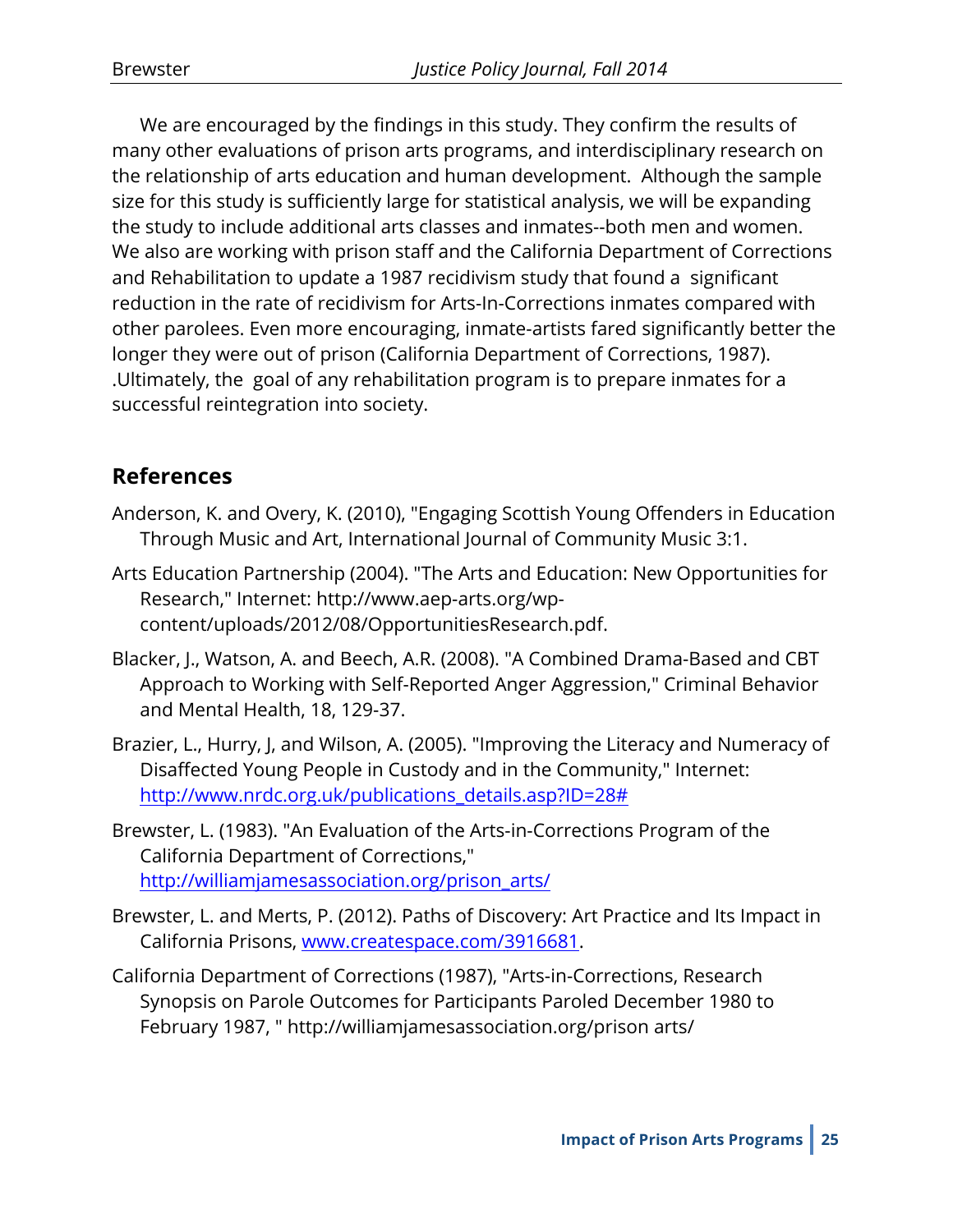- Clements, P. (2004). "The Rehabilitative Role of Arts Education in Prison: Accommodation or Enlightenment?", The International Journal of Art & Design Education, vol. 23, no. 2, pp. 169-178.
- Cohen, M. L. (2009). "Choral Singing and Prison Inmates: Influences of Performing in a Prison Choir," The Journal of Correctional Education, 60(1), 52-65.
- Dean, C. and Field, J. (2003). "Building Lives Through an Artistic Community," IFECSA Conference 2003, Australasian Corrections Education Association Inc., http://www.acea.org.au/Content/2003%20papers/Paper%20Dean\_Field.pdf.
- Feder, E. and Feder, B. (1981). The Expressive Art Therapies. Englewood Cliffs, NJ: Prentice-Hall, Inc.
- Gilligan, J. (2012). "Punishment Fails. Rebhavilitatio Works," New York Times, December 19, 2012. www.nytimes.com/roomfordebate/2012/12/18/prisoncould-be-productive/punishment-fails-rehabilitation-works.
- Gude, O. (2009). Art Education for a Democratic Life. Lowenfeld Lecture presented at the National Art Education Association National Convention, Minneapolis, MN.www.arteducators.org/research/2009\_LowenfeldLecture\_OliviaGude.pdf
- Gussak, D. (2007). "The Effectiveness of Art Therapy in Reducing Depression in Prison Populations," International Journal of Offender Therapy and Comparative Criminology, vol. 41, no. 4, pp. 444-460.
- Hughes, J. (2005). "Doing the Arts Justice A Review of Research Literature, Practice and Theory, The Unit for the Arts and Offenders Centre for Applied Theatre Research, Internet: http://www.artscouncil.org.uk/publication\_archive/doing-thearts-justice-a-review-of-research-literature-practice-and-theory/
- Jermyn, H. (2001). "The Arts and Social Exclusion: A Review Prepared for the Arts Council of England. www.artscouncil.org.uk[6 September 2003].
- Jiang, S., and Winfree, T. (2006). "Social Support, Gender, and Inmate Adjustment to Prison Life: Insights from a National Sample," The Prison Journal 2006; 86; 32. Online version: http://tpj.sagepub.com/cgi/content/abstract/86/1/32.
- Johnson, L. (2007). "Jail Wall Drawings and Jail Art Programs: Invaluable Tools for Corrections, International Journal of Criminal Justice, vo. 5, no. 2, pp. 100-120.
- Langelid, T., Maki, M., Raundrup, K., Svensson, S. (Eds.) (2009). Nordic Prison Education, A Lifelong Learning Perspective. Translated by Linda Schenck. Internet: www.diva-portal.org/smash/get/diva2:700745/FULLTEXT01.pdf
- Liebmann, M. (1994). *Introduction*. In M. Liebmann (Ed.) Art Therapy with Offenders (pp. 1 - 13). Bristol, PA: Jessica Kingsley Publishers Ltd.
- **26 Impact of Prison Arts Programs**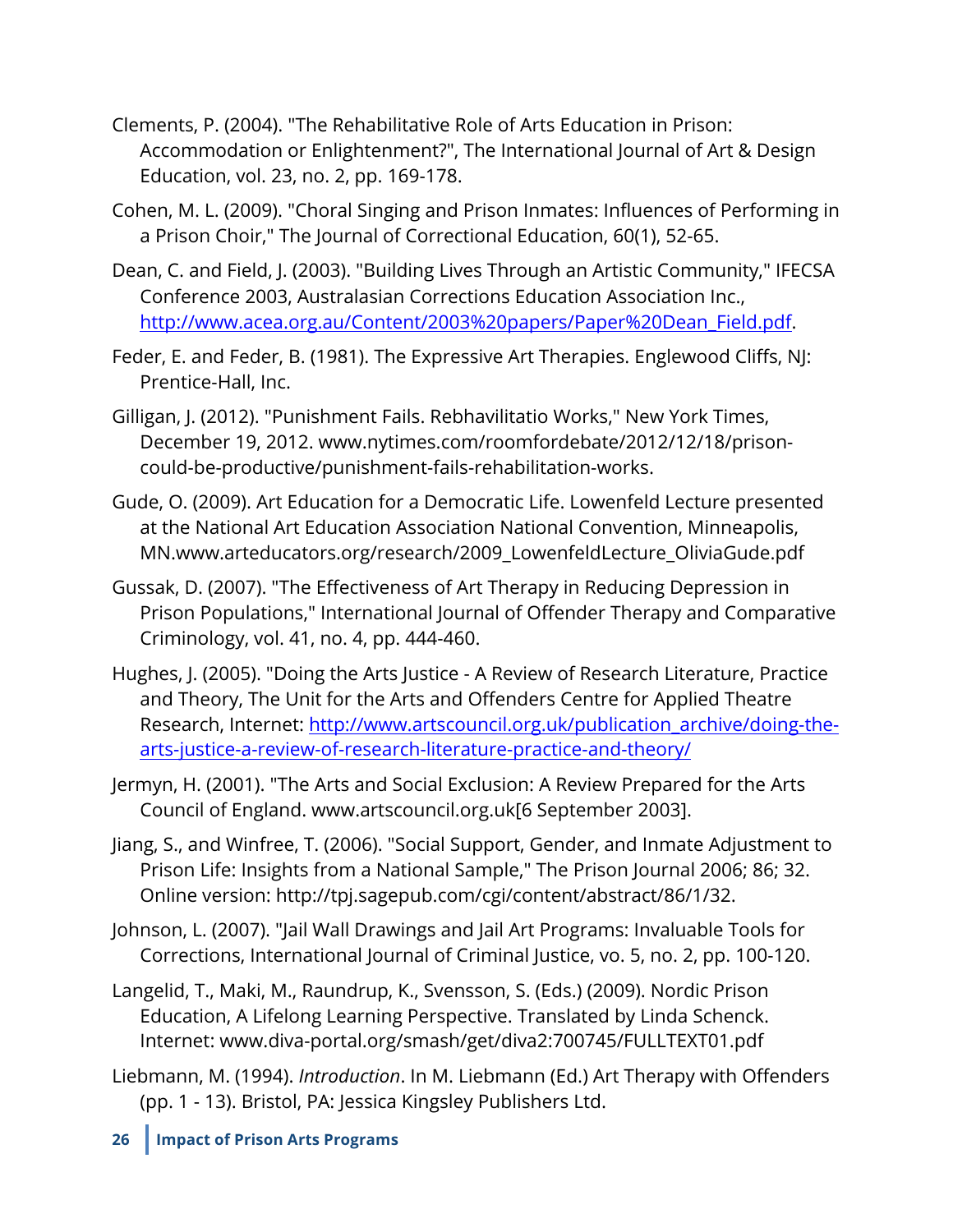- Matarasso, F. and Chell, J. (1998). *Vital Signs: Mapping Community Art in Belfast,*  Stroud: Comedia.
- McMillan, A. (2003). "Creative Arts Vision for Corrections Education," IFECSA Conference 2003, Australasian Corrections Education Association Inc., http://www.acea.org.au/Content/2003%20papers/Paper%20McMillan.pdf.
- Miles, A. (2007). "Give Prison Arts Projects a Break," Guardian 8 March. Available at: www.theguardian.com/artanddesign/artblog/2007/mar/08/giveprisonartsproject sabr
- Neill, J. (2007). Life Effectiveness Questionnaire: A Research Tool for Measuring Personal Change," http://www.wilderdom.com/leq.html.
- Rich, B. & Golderg, J. (Eds.). (2009). Neuroeducation: Learning, Arts, and the Brain. www.unco.edu/arts/ciae/institute/documents/Articles/Hopkins- %20Neuroeducation.pdf
- Sautter, R.C. (1994). "An Arts Education School Reform Strategy, *Phi Delta Kappan*, 75(6), 432-437.
- Schrift, M. (2006). "Angola Prison Art: Captivity, Creativity, and Consumerism," Journal of American Folklore, Summer 2006, vol. 119, no. 473, pp. 257-275.
- Silber, L. (2005). "Bars Behind Bars: The Impact of a Women's Prison Choir on Social Harmony," Music Education Research, 7(2), 251-271.
- Stevens, V. (2000). "The Importance of Creativity, Emotional Intelligence and the Arts for Education in the 21st Century. Presented at the National Academy of Recording Arts and Sciences. www.drvictoriastevens.com/PDFs/V.Stevens\_ArtEd\_Handouts\_SF\_7-10.pdf.
- United Nations Office on Drugs and Crime. https://www.unodc.org/unodc/en/justice-and-prison-reform/prison-reform-andalternatives-to-imprisonment.html.
- Winner, E. and Hetland, L. (2007). "Art for Our Sake: School Arts Classes Matter More Than Ever-But Not for the Reasons You Think," The Boston Globe, September 2, 2007, p1.

http://www.boston.com/news/globe/ideas/articles/2007/09/02/art\_for\_our\_sake <u>/?page=full</u>.

#### **About the Author**